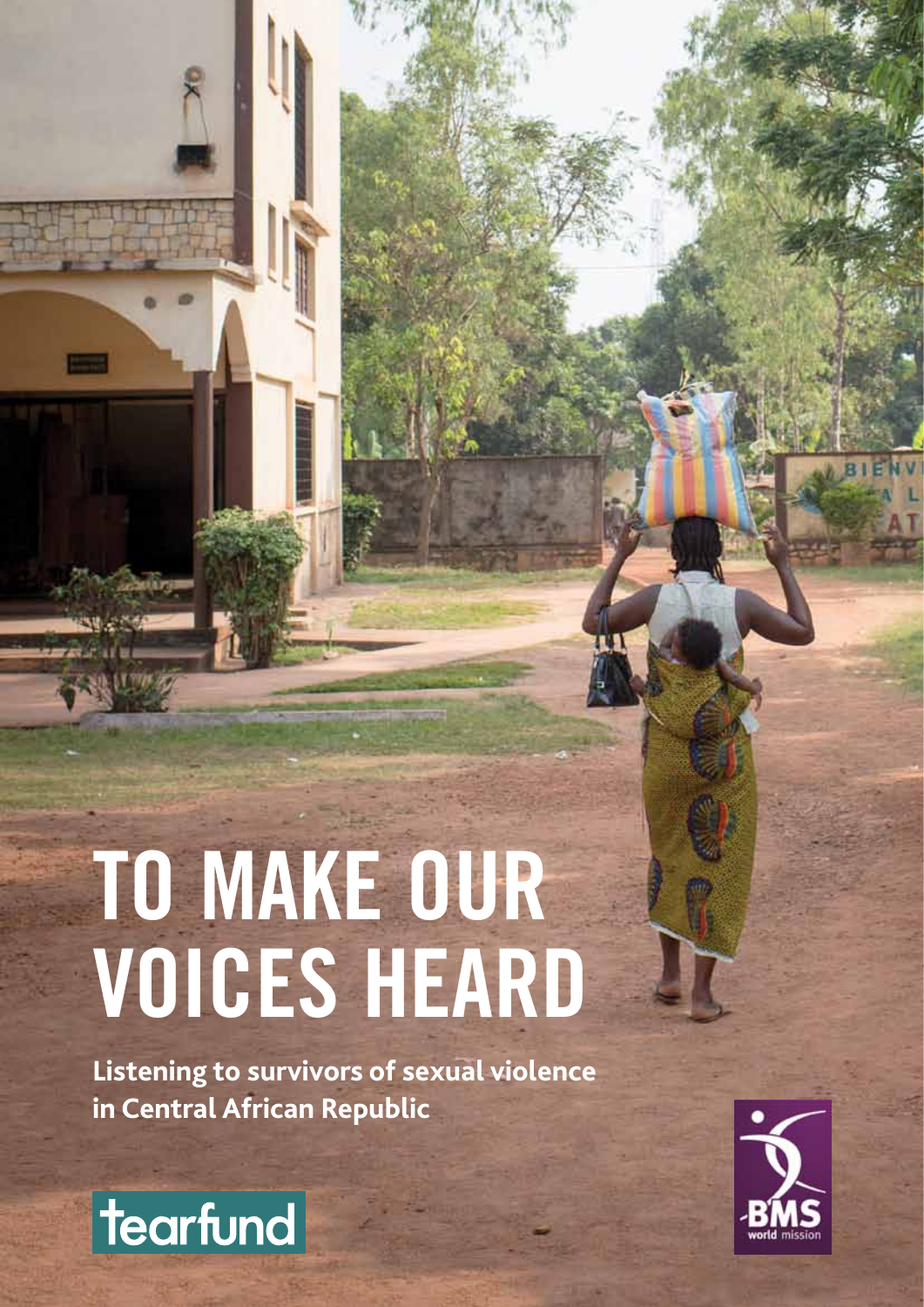#### **Listening to survivors of sexual violence in Central African Republic**

Author and Lead researcher: Patricia Bongi Zengele

Research Coordinator: Mwakamubaya Nasekwa Deogratias, Deputy Response Manager Tearfund CAR

Editor: Maggie Sandilands

Design: Wingfinger Graphics

© Tearfund August 2015

Published by Tearfund. A company limited by guarantee. Registered Charity No. 265464 (England and Wales) and No. SC037624 (Scotland).

Tearfund is a Christian relief and development agency building a global network of local churches to help eradicate poverty. Tearfund has 10 years' experience working through church-based partners in the response to sexual violence.

Tearfund contact: Maggie Sandilands, Technical Lead for Sexual Violence in Humanitarian Response Email: maggie.sandilands@tearfund.org

This report is available to download at: www.tearfund.org/sexualviolence

Front cover photo: Woman in internally displaced persons camp in Bangui, Central African Republic Credit: Niek Stam / Tearfund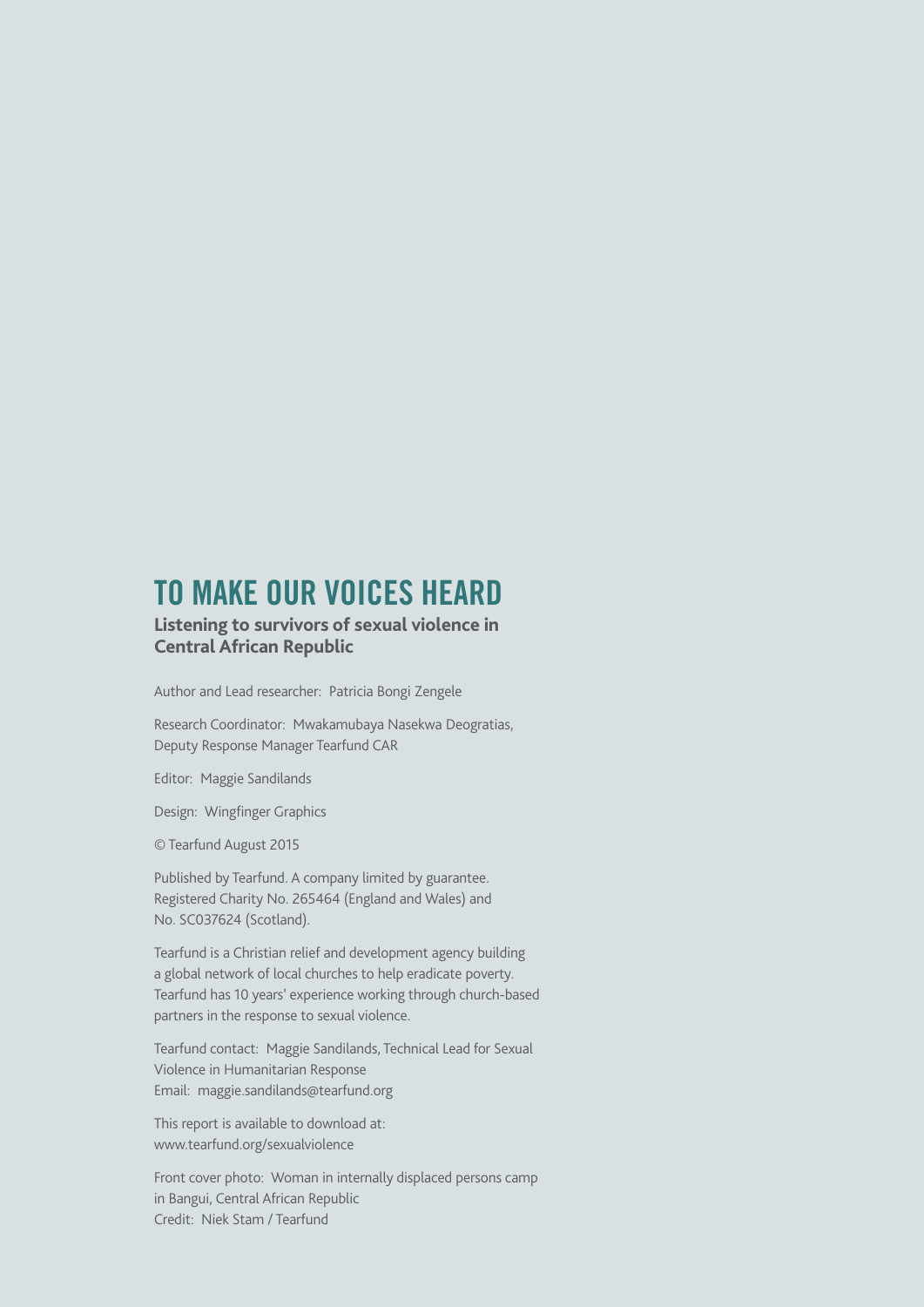**Listening to survivors of sexual violence in Central African Republic**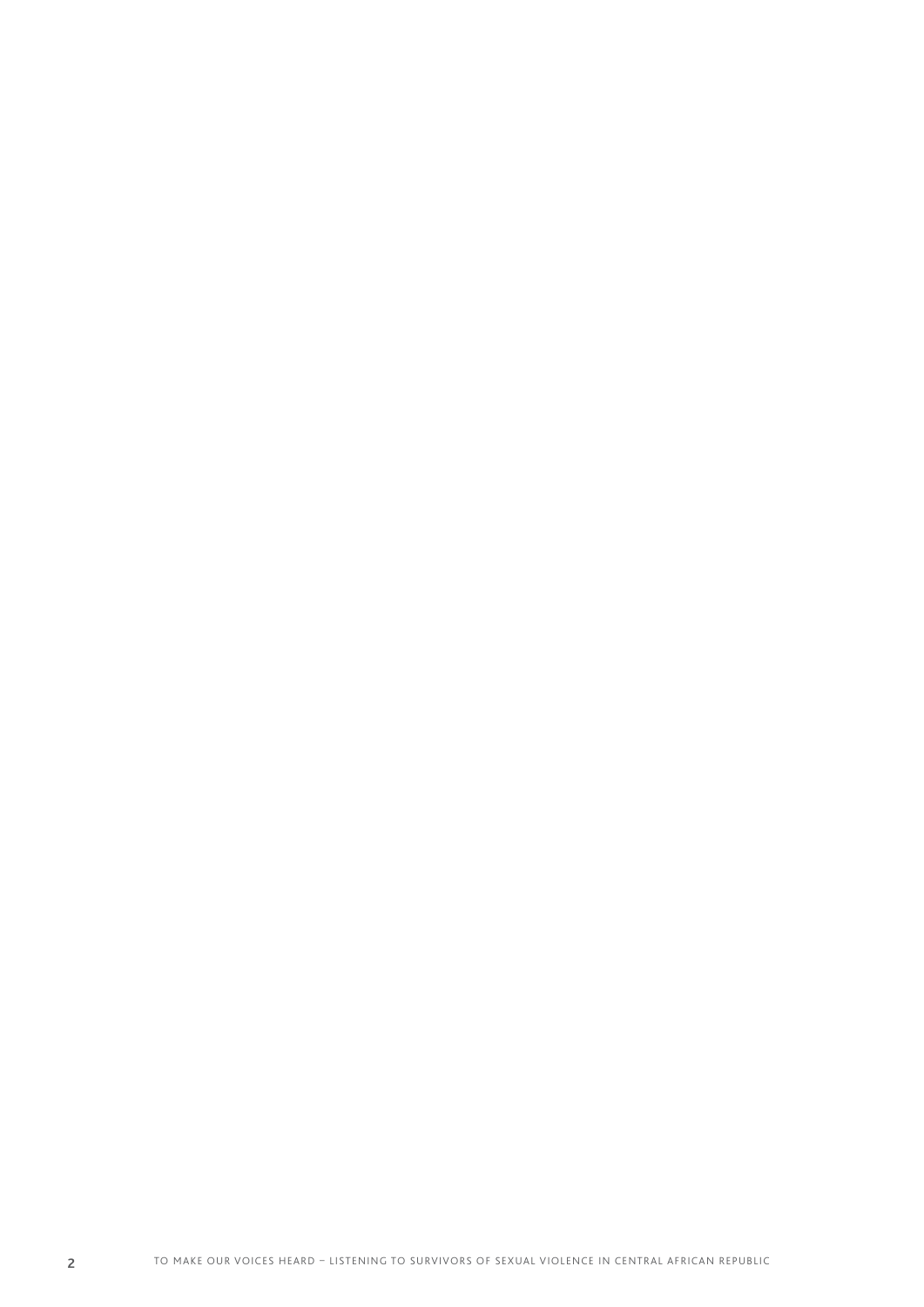### **Acknowledgements**

The research team thanks the local leadership, including heads of neighbourhoods, mayors and religious authorities who facilitated this research in their communities. The Tearfund team acknowledges that the whole mapping process was a result of a joint effort, where religious leaders from different faith groups and denominations formed a united front, together attending the preparatory training for research assistants in April 2015, which played a central role in ensuring the process of data collection was successful.

Most importantly, the team would like to express deep appreciation and respect to all the survivors who shared their experiences and their needs so courageously. Thank you for being a voice of the voiceless. Your strength and your sustained hope in a better future despite such suffering gives hope for the restoration of communities affected by conflict in CAR.

Tearfund would like to acknowledge the generous support of BMS World Mission, who co-funded this research. They are supporting this work as part of the BMS Dignity Campaign ([www.bmsworldmission.org/dignity](http://www.bmsworldmission.org/dignity)). BMS World Mission is an active member of 'We Will Speak Out', a global coalition of faith-based NGOs, churches and organisations, supported by an alliance of technical partners and individuals, who are committed to ending sexual violence across communities around the world ([www.wewillspeakout.org\)](http://www.wewillspeakout.org/).

### *'Our country is in a time of war, and the first victims of this war are women.'*

Rev. Nicolas Guerekoyamé-Gbangou, President, Evangelical Alliance in Central African Republic (AEC).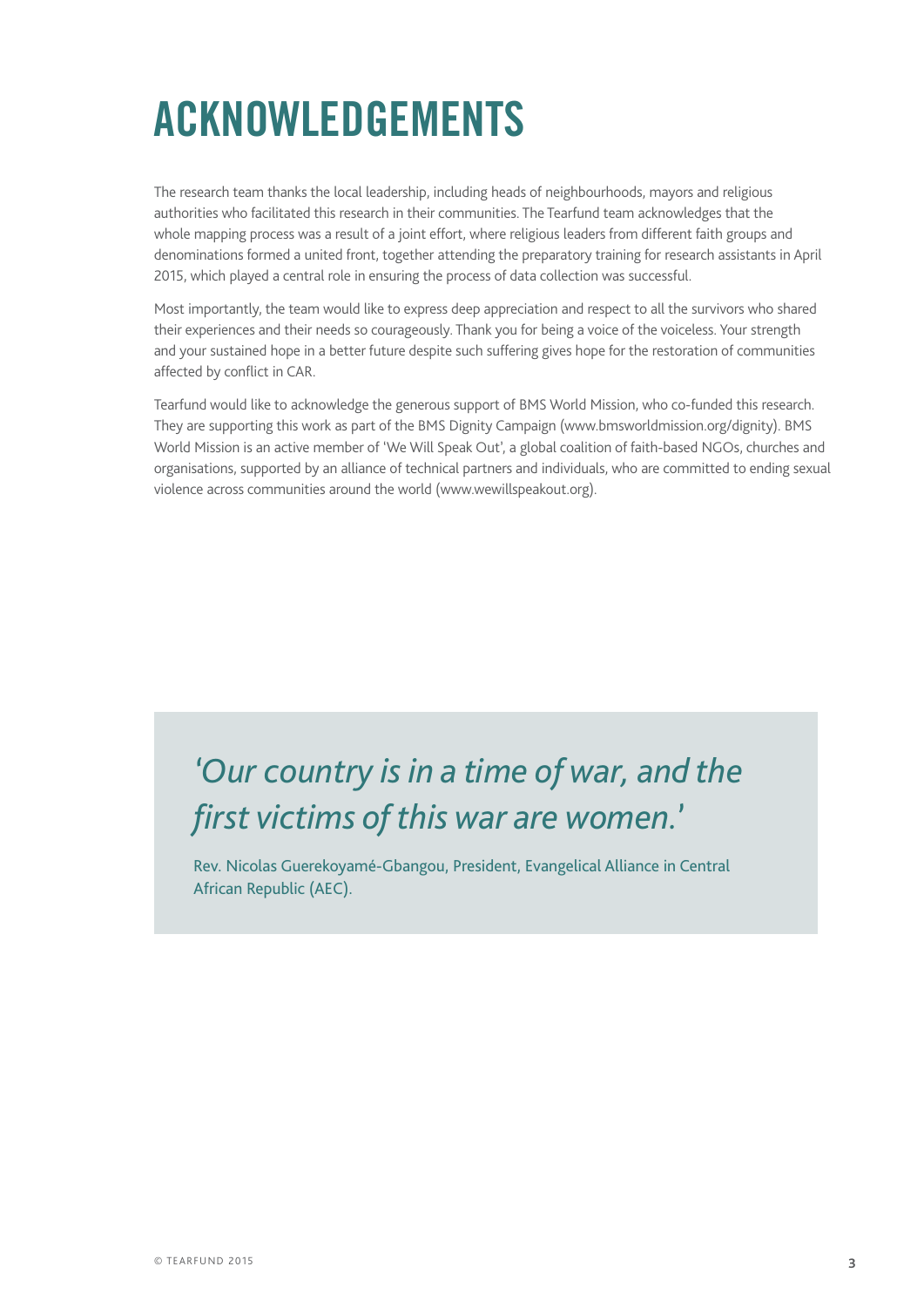# **Table of Contents**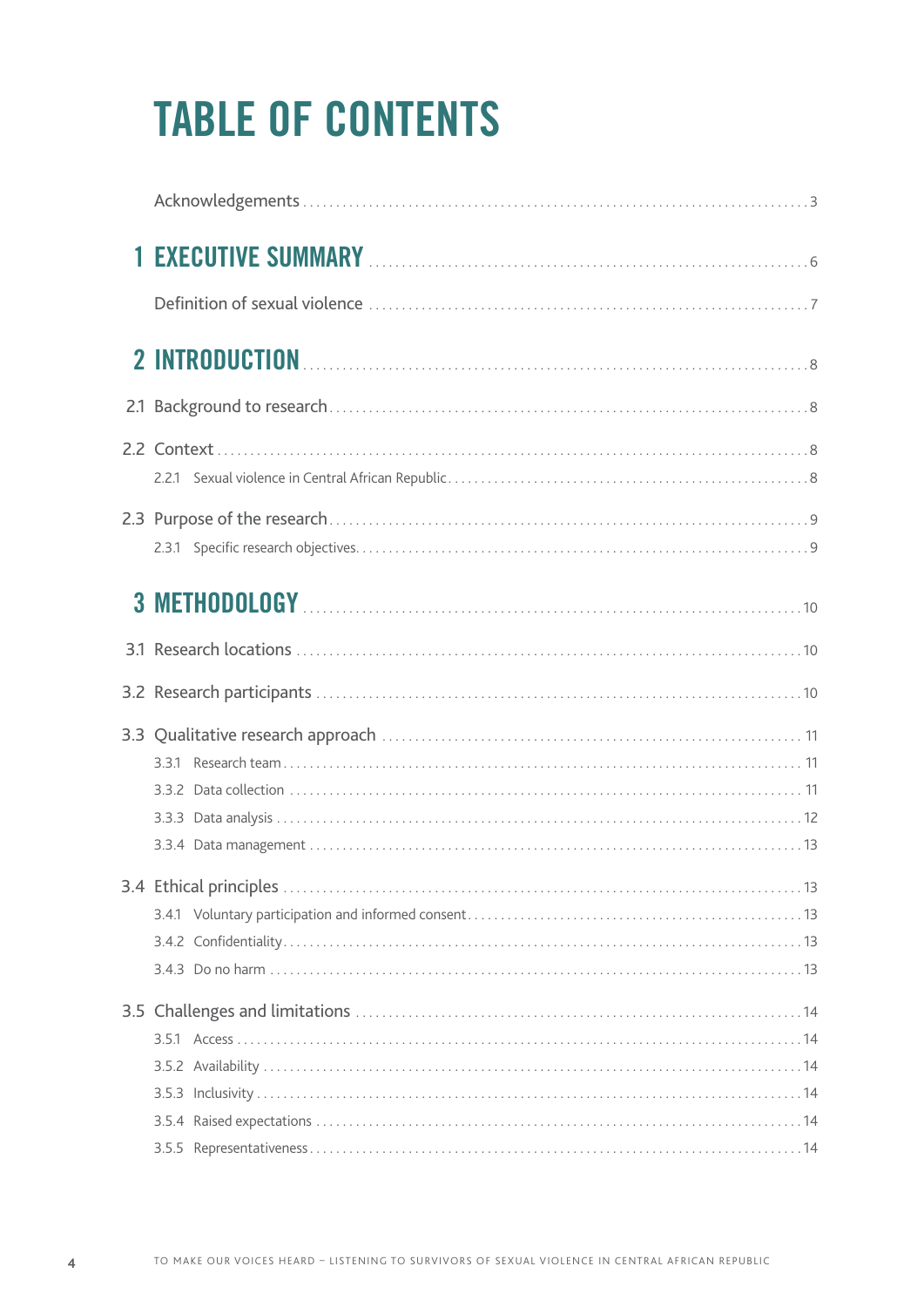| 4.7 What could be the role of faith groups in responding to sexual violence?24<br>To provide prayer, counselling, healing and to support restoration of survivors 24<br>4.71 |
|------------------------------------------------------------------------------------------------------------------------------------------------------------------------------|
|                                                                                                                                                                              |
|                                                                                                                                                                              |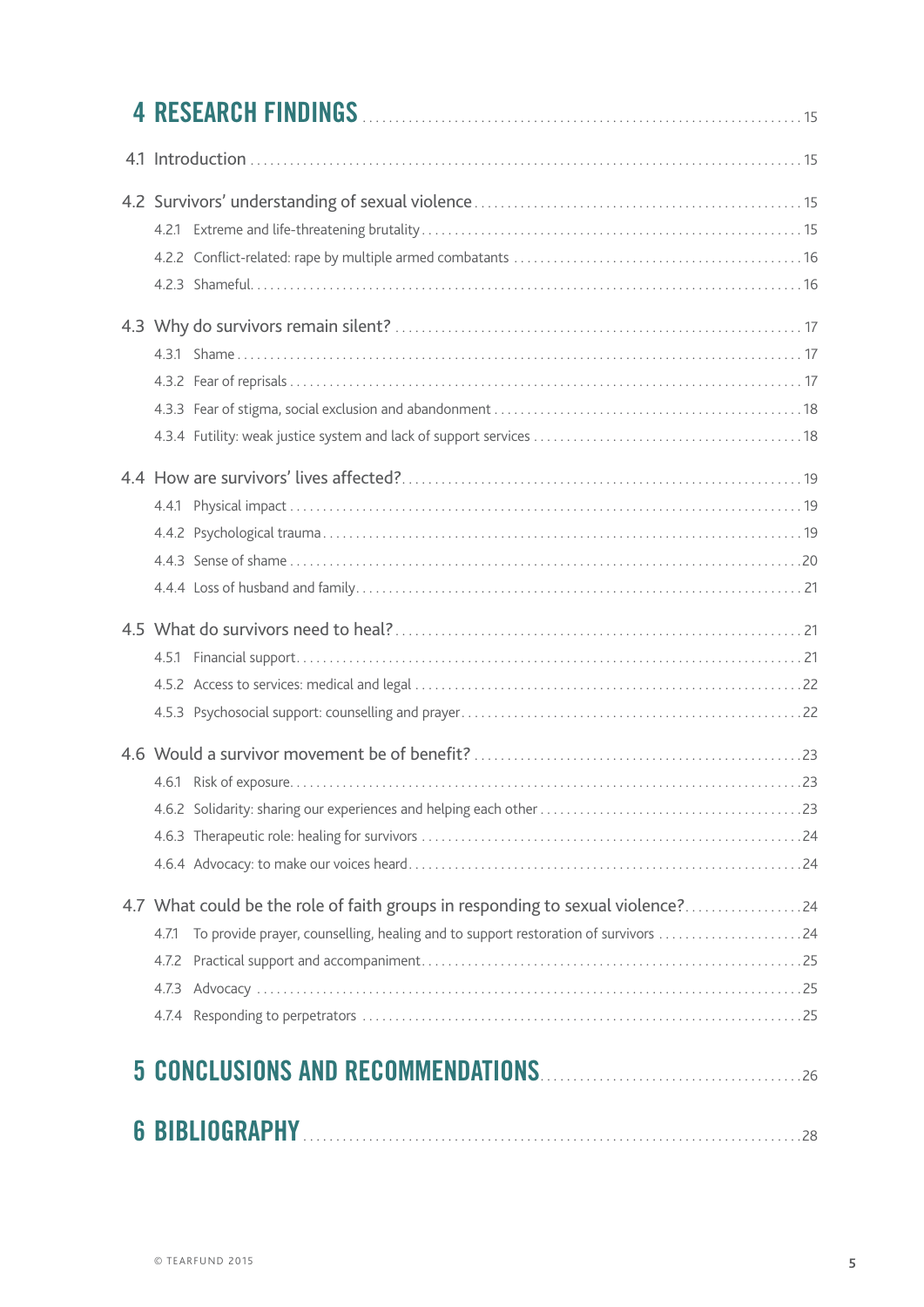### **1 Executive Summary**

This qualitative research project focussed on mapping the experience and priorities of survivors of sexual violence in six areas in and around Bangui, in Central African Republic (CAR). These areas were Zones 3, 4, 5, 7 and 8 in Bangui, and Begoua district in Ombela M'poko. The field research took place in April and May 2015. **In total, 151 adult women survivors of sexual violence participated** in focus group discussions and interviews. Among the participants a range of ages, income levels and religious backgrounds were represented, with 36 women (24%) identifying as Muslim and 115 (76%) as Christian, from different denominations.

**The brutality of the sexual violence described by the survivors who participated in this research is harrowing. Nearly all the women discussed sexual violence specifically in terms of the armed conflict in CAR, and the level of violence described was extreme.** Survivors reported violent gang-rape and sodomy by multiple armed perpetrators, often in public in front of witnesses, and often accompanied by other violence, including murder of family members. All the women were speaking from direct personal experience, which gives an indication of the pervasive extent of these crimes. Overshadowed by such extreme examples of rape being used as a weapon of war, there was little mention of other forms of sexual and gender-based violence such as intimate partner violence, or domestic violence; except for the heartbreakingly common theme of **rejection and abandonment by husbands and family of rape survivors.**

The poisonous impact of stigma, which isolates and shames survivors, increasing their vulnerability and compounding their suffering, is painfully highlighted throughout this research. **Fear of stigma keeps survivors silent, and creates additional barriers to accessing essential services. There is an urgent need to address these underlying attitudes at community level if survivors are going to be able to get the support they need.** It is hoped that this report may go some way to breaking the silence, and allowing the perspectives and priorities of survivors in CAR to be heard, and responded to.

Throughout the discussion groups, the survivors emphasised the devastating and multi-faceted impact of sexual violence, including long-term physical, emotional, and psychosocial wounds. They made it clear that **their healing and recovery requires a holistic response that meets these material, physical, psychological, social and spiritual needs. Many required medical treatment. Economic support for income generation was a key concern** for most survivors. They need to be able to meet basic needs for themselves and their children, as the violence had often exacerbated existing vulnerabilities and left them without material support. **Nearly all reported symptoms of trauma, and highlighted the need for counselling, prayer and psychosocial support.** Some spoke of despair.

While the scale of this research cannot be considered representative of the whole of CAR, or of all survivors of sexual violence within the current conflict, it is hoped that this study will provide a greater understanding of survivors' actual experiences and requirements within this context. **With more detailed contextualised evidence on how sexual violence affects survivors, and their specific priorities and needs, policy makers and service providers can design more effective responses.**

Most survivors identified themselves as belonging to a religion, and there was agreement throughout the discussions that **faith groups have an important, and in many ways unique, role in meeting some of the survivors' needs and supporting them to heal. Faith leaders could thus be key catalysts in speaking out against sexual violence, addressing stigma, and supporting survivors within their communities.**

It is clear, given the scale and variety of needs identified even within this sample of survivors; that no single actor can respond adequately; a collaborative, multi-sectoral response is required. **The government in CAR, local and international NGOs, UN agencies and service providers could work together with faith communities to ensure stronger referral pathways at community level, and to meet the different needs and gaps, for a more effective and comprehensive response.**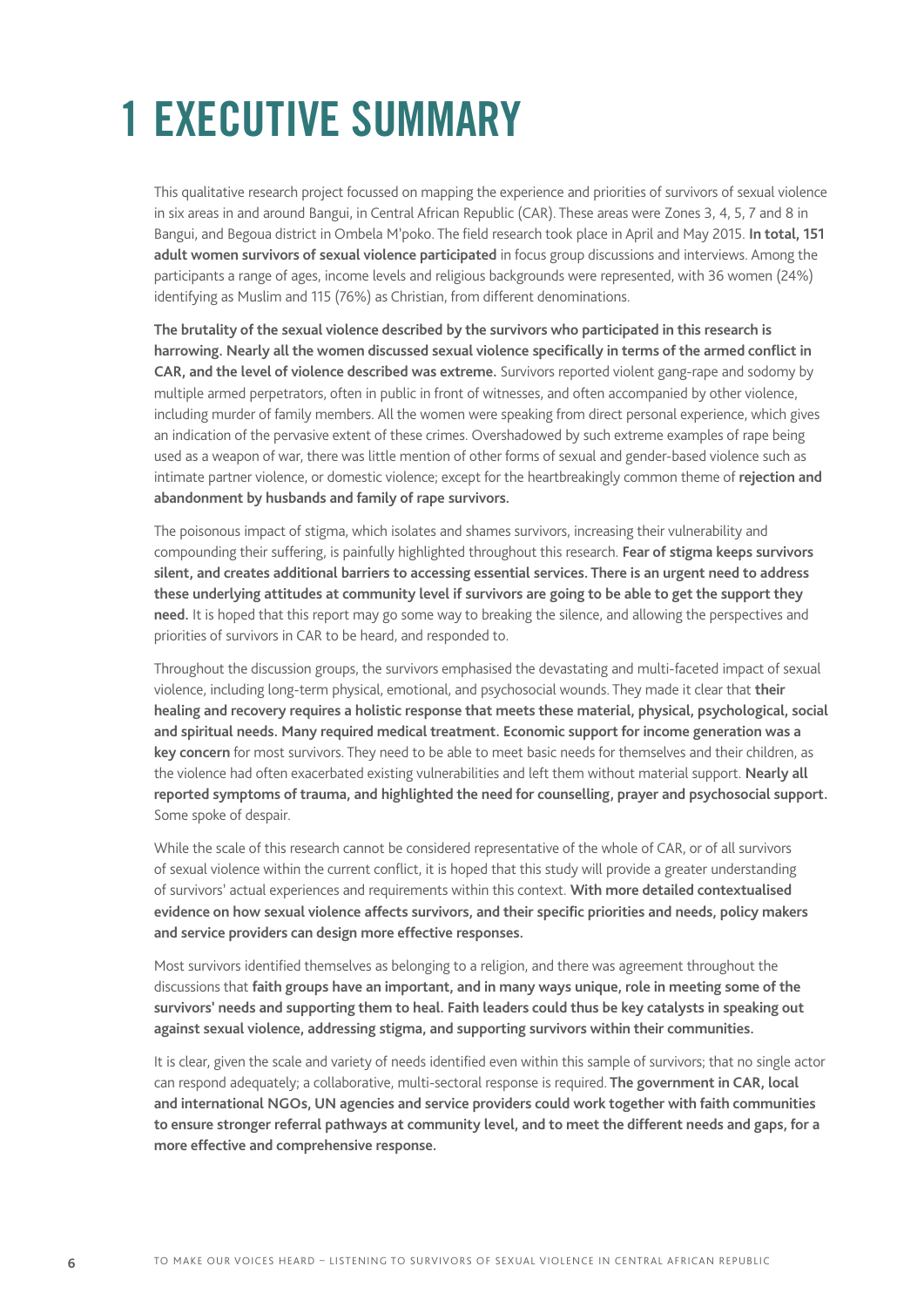The weakness of the judicial system and rule of law in CAR is seen as a contributing factor to the culture of impunity which facilitates this ongoing, dehumanising violence. Survivors felt discouraged from reporting or seeking justice, yet many expressed a desire to see a change. **Government, police and legal systems need to be strengthened, and frontline staff specially trained, to enable more effective access to justice for survivors.**

Through this mapping process, a peer movement for survivors of sexual violence was discussed, and cautiously welcomed by participants. **A survivor movement could provide a forum for mutual support and sharing experiences. This could help empower individual survivors and facilitate advocacy for a more survivor-led focus in policy development and humanitarian interventions.** Such a movement has to be contextualised to meet the specific needs and vulnerabilities of survivors in CAR, so should be informed by their own perspectives and priorities - of which this research is a first step.

This research has been a very demanding and challenging exercise for all involved, but participants feel **it is important to break the silence that surrounds sexual violence and try to ensure that the voices of survivors are heard and their experience and perspectives made known, in order to galvanise and shape the response.** With this report, Tearfund urges all stakeholders and decision makers to use their influence to end sexual violence, to advocate for improved support for survivors, and increased protection of human rights for all those at risk in CAR, particularly women and girls.

*Please be aware that some of the accounts in this report describe sexual violence in graphic detail and may be distressing to some readers.*

#### **Definition of sexual violence**

The World Health Organization (WHO) *World report on Violence and Health* defines sexual violence as:

*'Any sexual act, attempt to obtain a sexual act, unwanted sexual comments or advances, or acts to traffic, or otherwise directed, against a person's sexuality using coercion, by any person regardless of their relationship to the victim, in any setting. Coercion can cover a whole spectrum of degrees of force. Apart from physical force, it may involve psychological intimidation, blackmail or other threats – for instance, the threat of physical harm, of being dismissed from a job or of not obtaining a job that is sought. It may also occur when the person aggressed is unable to give consent – for instance, while drunk, drugged, asleep or mentally incapable of understanding the situation. Sexual violence includes rape, defined as physically forced or otherwise coerced penetration – even if slight – of the vulva or anus, using a penis, other body parts or an object. The attempt to do so is known as attempted rape… Sexual violence can include other forms of assault involving a sexual organ, including coerced contact between the mouth and penis, vulva or anus.'*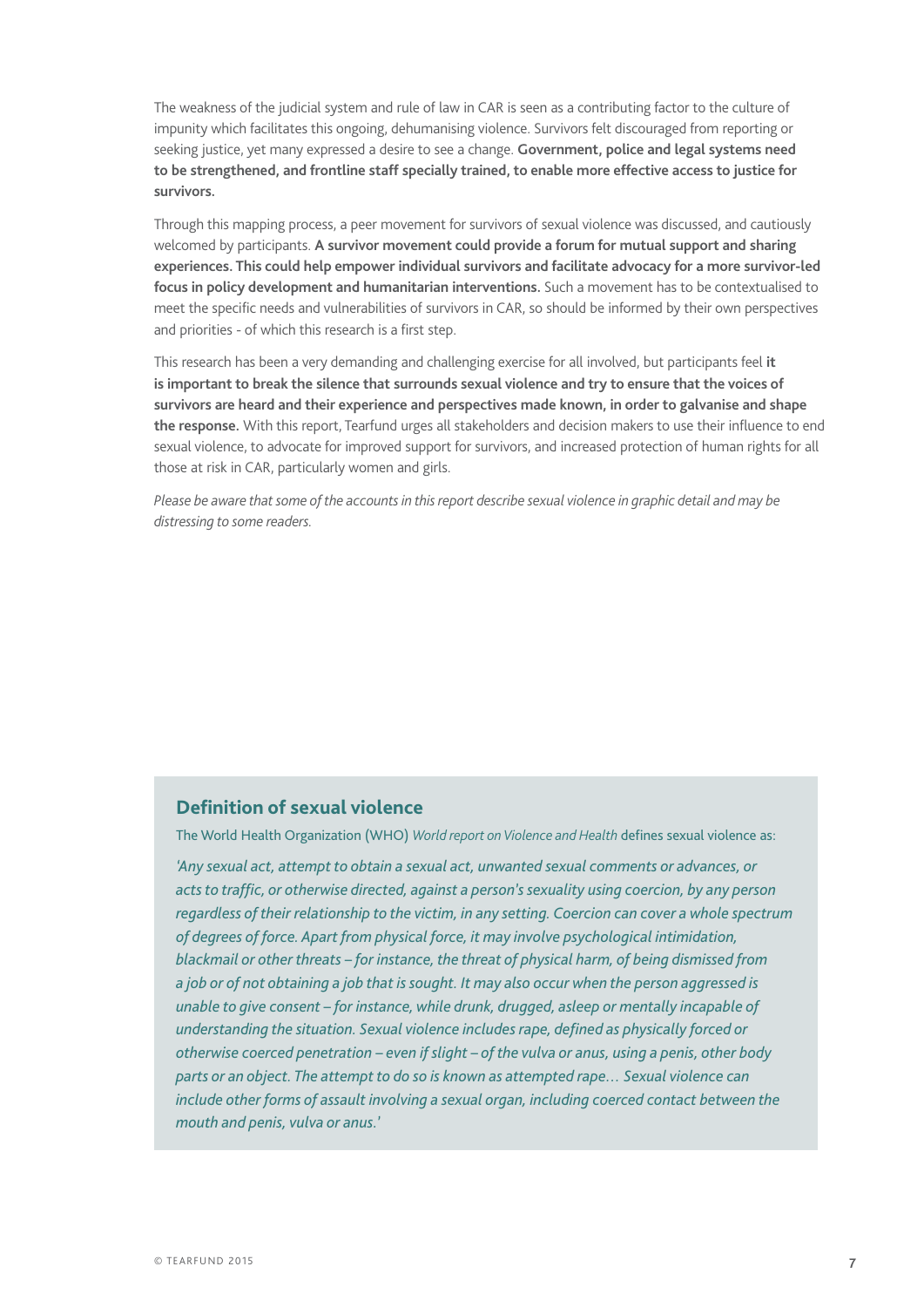### **2 Introduction**

#### **2.1 Background to research**

In May 2014, Tearfund facilitated a workshop in Bangui on sexual and gender-based violence (SGBV), with the support of the Gender-based violence (GBV) sub-Cluster and the Interfaith Platform. This gathered local and international NGOs, faith groups, UN agencies and representatives of government and judiciary to discuss the response to SGBV in CAR.

This research took place in April – May 2015, and follows on from needs identified in action planning during that initial stakeholder workshop. This study was designed to create a more tangible evidence base on the experiences of sexual violence and its impact on the lives of survivors within the context of conflict in CAR, so that the voices of those affected are heard and can influence and shape responses.

Since 2010, Tearfund has been working to mobilise and equip faith leaders and faith communities to prevent and respond to SGBV. In partnership with the Anglican Communion and UNAIDS, they have launched an international coalition of faith leaders committed to ending sexual violence, called 'We Will Speak Out'. [\(www.wewillspeakout.org\)](http://www.wewillspeakout.org). National coalitions have been developed in the Great Lakes countries of Rwanda, Burundi, DRC, Liberia and South Africa. Tearfund also supports a growing movement of survivors and advocates for more meaningful engagement of those most affected. It is hoped that through sharing the findings of this mapping process, the voices of survivors will become central to the collective work by all stakeholders to prevent and respond to SGBV in CAR.

#### **2.2 Context**

Since its independence from France in 1960, Central African Republic (CAR) has suffered instability, several coups and often brutal dictatorships. The legacy of this turbulent history is a proliferation of weapons, high rates of violence and large numbers of internally and externally displaced people. The current crisis in CAR was sparked in early 2013, when the mainly Muslim Seleka rebels seized power in a campaign characterised by widespread violence, killing of civilians, burning and looting of homes. In mid-2013, groups calling themselves the Anti-Balaka organised to fight the Seleka and began large-scale reprisal attacks against Muslim civilians. Thousands of civilians, from both Christian and Muslim communities, were killed and hundreds of thousands displaced during the conflict. The conflict continues between Seleka, Anti-Balaka, and international forces – MINUSCA and French troops – in the Northern and Eastern parts of the country. UNOCHA (25 June 2015) estimates there are currently around 400,000 internally displaced people (IDPs) in CAR, while over 33,000 IDPs remain in Bangui.

#### **2.2.1 Sexual violence in Central African Republic**

It is recognised that sexual violence existed in communities in CAR before the crisis, supported by underlying gender inequalities within communities. However, it is exacerbated by the current violent conflict, in which sexual violence against civilian populations by combatants is used as a weapon of war. Survivors face severe and long-lasting physical, emotional, social, and economic consequences. Sexual violence is under-reported as the pervasive social stigma means that survivors are often rejected by their families and communities. This social marginalisation leaves them even more vulnerable within the wider context of conflict and displacement. State and judicial services are weak, enabling widespread impunity for perpetrators. During the conflict, many displaced communities have sought refuge within faith institutions such as churches or mosques, which highlights a need to equip faith leaders as more effective first responders for survivors of sexual violence.

<sup>n</sup> According to the [UN Security Council report on conflict-related sexual violence](http://www.securitycouncilreport.org/atf/cf/%7B65BFCF9B-6D27-4E9C-8CD3-CF6E4FF96FF9%7D/s_2015_203.pdf) during the reporting period of January to December 2014, 2,527 cases of conflict-related sexual violence were documented in the Central African Republic, including rape perpetrated to terrorise civilians, with many victims being assaulted in their homes, during door-to-door searches and while sheltering in fields or the bush.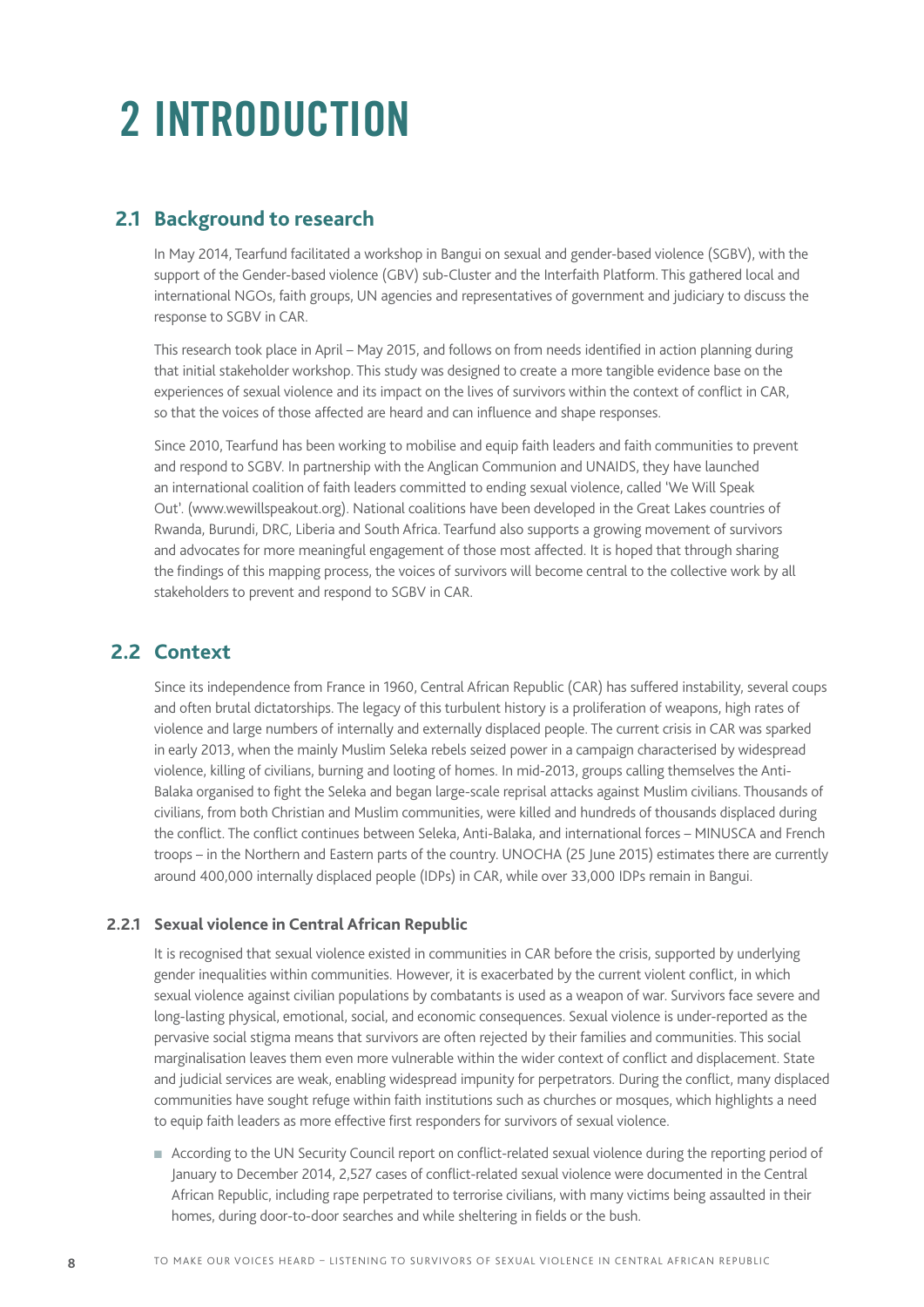- Data from [CAR Multi-Cluster/Sector Initial Rapid Assessment](http://reliefweb.int/sites/reliefweb.int/files/resources/Multi%20cluster%20sector%20rapid%20assessment.pdf) reports that out of all violent incidents targeting women, communities estimated that rape was the most common form, representing 44% of all incidents, while physical violence accounted for 36% of incidents. Similar figures were given for incidents affecting girls, with 40% of incidents being rape, 23% physical violence and 6% summary execution. Perpetrators of these incidents were predominantly armed groups.
	- n An International Organisation for Migration (IOM) report in July 2015 highlighted that a year and a half after the onset of the crisis in CAR, rape and other forms of SGBV remain one of the highest security concerns of women and girls caught up in the recent conflict. Through its Displacement Tracking Matrix (DTM) system, IOM has observed and reported several cases of sexual violence targeting returnees in their area of return, confirming reports from NGOs, and furthermore affirming that the reasons for continued displacement are directly linked to security concerns in the areas of return. These concerns are caused among others by the inadequate response by police forces to survivors of SGBV and the general lack of law and order in the neighbourhoods of return.

#### **2.3 Purpose of the research**

The purpose of the research is to explore the experiences and the needs of survivors of sexual violence in CAR, and to ensure more meaningful engagement of those most affected by this violence, to shape a more effective response.

While SGBV and ending sexual violence in conflict are becoming key focus issues for policy makers globally, the stigma suffered by survivors most often keeps them silent. The prevalence and severity of SGBV often goes without notice as the majority of these cases are not reported. Armed conflict, weak justice systems, underlying social norms supporting gender injustice and ingrained cultures of impunity fuel the violence. The findings of this mapping process aim to serve as a tool for creating awareness about the realities of SGBV and its impact on individuals, as well as for influencing policy and mobilising effective responses from decision makers. From previous mapping processes in other countries Tearfund believes that there is potential for a movement of survivors to come together and advocate for urgent responses, which put the most affected communities at the heart.

This research has been conducted in collaboration with local partners working with survivors, providing them with safe spaces to share their experiences, perceptions and vocalise their own priorities. The report aims to strengthen the survivor's advocacy role. In this case faith communities took the lead in supporting the mapping exercise. The data gathered will enable faith communities and other key stakeholders in Bangui and across CAR to better understand the experiences and priorities of survivors, which can help them to respond effectively. The report provides substantive evidence and insight into the lives of survivors and their needs. Tearfund hopes it will help facilitate appropriate responses from faith community and key stakeholders. The voices of survivors have been lacking in CAR and this research hopes to facilitate this process and empower survivors to champion change and affect current policy and interventions.

#### **2.3.1 Specific Research Objectives**

The questions that framed the focus group discussions were designed to achieve the following objectives:

- To explore survivors' understanding of sexual violence
- $\blacksquare$  To understand why survivors remain silent about their experience
- $\blacksquare$  To explore the impact of sexual violence on the lives of individual survivors
- $\blacksquare$  To map the priorities of survivors and begin understanding from their perspective the process and requirements for healing and recovery
- $\blacksquare$  To determine whether survivors feel they would benefit from a survivor movement
- $\blacksquare$  To explore what the role of faith communities can be in supporting survivors.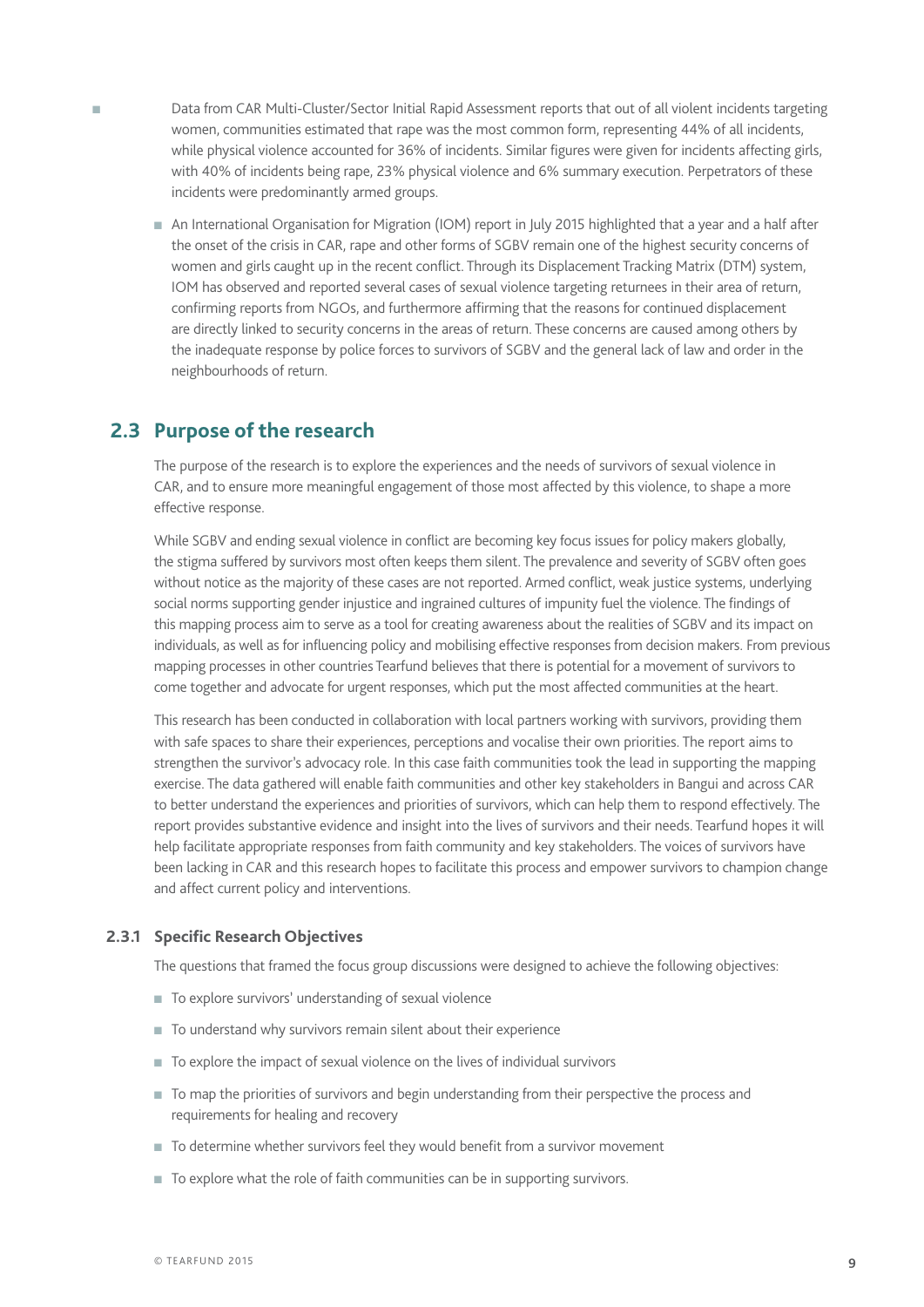### **3 Methodology**

#### **3.1 Research locations**

This research project focussed on mapping the experience and priorities of survivors of sexual violence across six geographical areas. These are Zones 3, 4, 5, 7 and 8 in Bangui and the Begoua district in Ombela M'poko, within Central African Republic (CAR). The areas were selected based on considerations of the scope of research, access and security issues, the presence of Tearfund partners, and faith groups' willingness to engage. The focus group discussions took place in safe and quiet locations, which the women were able to reach easily, and where the groups would not be observed or interrupted.



#### **3.2 Research participants**

There were 151 women survivors of sexual violence who participated in this research. Purposive sampling was used, focused on a limited geographical scope (above), and the criteria specified for participation in the focus group discussions were:

- <sup>n</sup> Female
- <sup>n</sup> Survivors of sexual violence
- $\blacksquare$  Over 18 years old<sup>1</sup>
- Willing to participate in focus group discussion / individual interview on this subject.

Among the participants there was a range of ages, religious backgrounds, and different income levels represented. In total, 36 (24%) identified as Muslim and 115 (76%) as Christian, from different denominations. The breakdown of the number of survivors participating in discussion groups by different geographical areas is given in the table below:

<sup>1</sup> Although the criteria for selecting participants specified they should be over 18, one participant was identified during the discussion group as being 16 years old. She was keen to participate and for her voice to be included.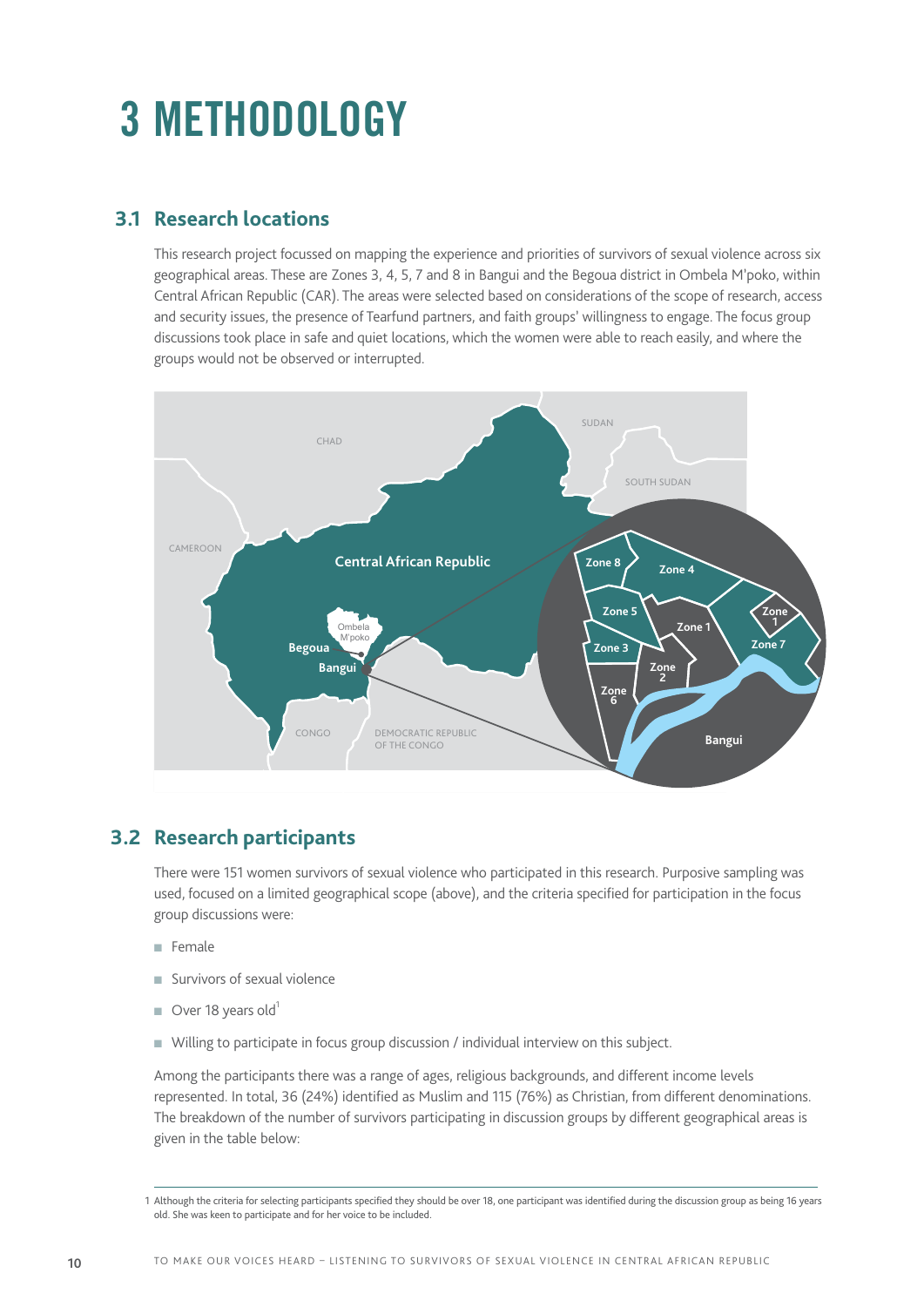| <b>Location</b> | <b>Specific area</b><br>(District / Arrondissement) | <b>Number of survivors</b><br>participating |
|-----------------|-----------------------------------------------------|---------------------------------------------|
| Bangui          | Zone 3                                              | 36                                          |
| Bangui          | Zone 4                                              | 21                                          |
| Bangui          | Zone 5                                              | 8                                           |
| Bangui          | Zone 7                                              | 3                                           |
| Bangui          | Zone 8                                              | 17                                          |
| Ombela M'poko   | Begoua                                              | 66                                          |
|                 | <b>TOTAL</b>                                        | 151                                         |

#### **3.3 Qualitative research approach**

In order to explore the experiences and needs of survivors of sexual violence, a qualitative research approach was chosen. With this approach, a more in-depth understanding of the depth and breadth of sexual violence on individual lives can be elicited. The qualitative approach takes its point of departure as the insider's viewpoint on a social issue or condition in question, with the goal of both describing and understanding the participants' views (Babbie and Mouton, 2001). A qualitative model was therefore followed throughout the study, drawing data from focus group discussions and from in-depth interviews (with four survivors who were unwilling to discuss in a group). Focus group methodology emphasises the perceptions of the participants and encourages a synergistic effect through the conversational process, as participants react to what others say and ideas are developed in the interaction. This research used a semi-structured interview schedule as a framework, but allowed the participants to then express themselves and shape the discussion within each topic. This qualitative research approach thus provides an open forum for exploring and better understanding the needs, challenges, experiences and priorities of the survivors of sexual violence from their own perspectives.

#### **3.3.1 Research team**

A team of 12 female research assistants were trained by the lead researcher on how to administer the questionnaires and effectively facilitate the focus group discussions. The intensive training covered data collection, empathy, ethics and confidentiality in dealing with the highly sensitive issue of sexual violence and working with survivors who are still traumatised. Listening skills and basic counselling skills were covered. It is noted that several of the research assistants who attended the training had personal experience of knowing survivors within their own family, and most are already in involved in counselling and caring for traumatised girls and women in their areas. The research assistants are all members of faith communities, including three Muslims, three Catholics and six Protestants from different denominations, and are all involved in leadership (primarily leaders of women's ministry within their church or mosque).

The research assistants worked in pairs, with two researchers for each focus group. This was to make the research and documentation process more manageable, enable mutual support, and improve accountability and verification of data.

#### **3.3.2 Data collection**

The research took place in April and May 2015. The focus groups and interviews were conducted in French or Sango language, depending on the participants' preference, and the data collection and collating information from the focus groups was done in French by the research assistants. The content of this research was very sensitive, so the research assistants were not using audio recording equipment, but taking notes from the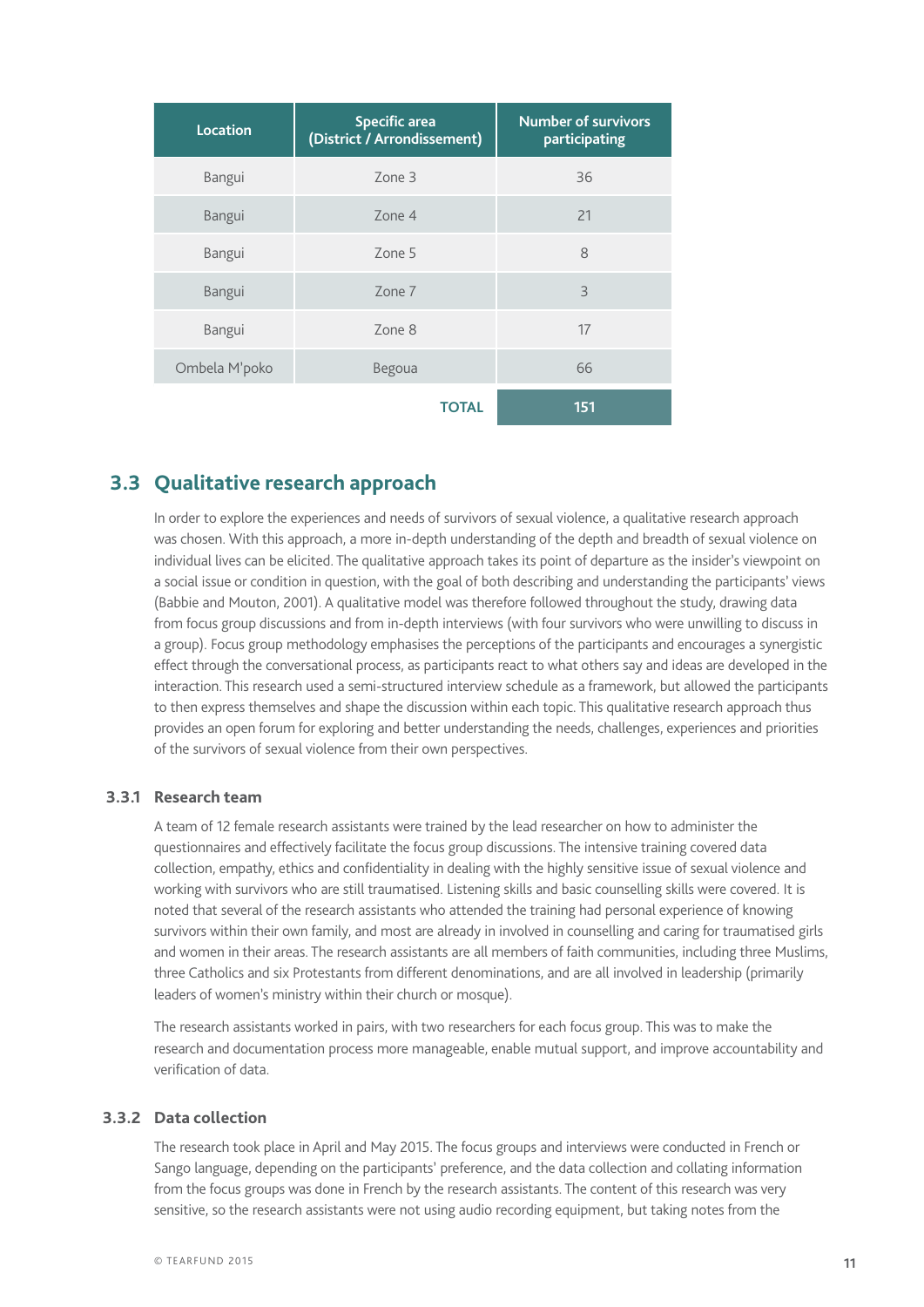respondents' discussions, by listening attentively and writing down key quotes shared by each participant during the focus group session. As far as possible quotes were recorded verbatim, but respondents were not identified and the quotes are not attributed to individuals to maintain confidentiality. The research assistants worked in pairs, so that one could facilitate discussion while the other listened and took notes.

The specific questions used to structure the discussion were:

- What do you understand by sexual violence? How would you define it?
- Why do survivors of sexual violence not want to speak about it?
- How has sexual violence affected your life?
- What does a survivor need to be healed, to recover? (Acute needs and ongoing needs)?
- What could be the impact of a survivor movement?
- What role could faith communities play in responding to sexual violence?

Each of these topics were discussed within the group, allowing different participants to respond, with the research assistants facilitating further probing of issues raised, so as to allow the details of their stories, thoughts and experiences, and key mutual themes to emerge, and noting these down. The participants were notified before the focus group session began that notes would be taken to ensure that the key information, thoughts and stories were recorded for the mapping research study. The advantage of transcribing all these interview notes is that it provides the lead researcher (who was not present) with an opportunity to engage and interact with the data directly (De Vos, 2002).

The research team conducted a data verification process, in which the transcripts were read back to the participants at the end of each of the focus group discussions, for the participants to approve, and have the opportunity to amend the notes taken during the session. Participants were also given an opportunity to withdraw from the research process if they wanted to do so at any point. In two areas some of the participants withdrew from the research.

After each focus group session, the participants were offered the opportunity to speak to a counsellor to provide a space to deal with emotional pain they have been carrying for some time that could have been triggered by the discussion.

#### **3.3.3 Data analysis**

Through data analysis the raw data is synthesised and key findings identified in order to develop a framework to disseminate and communicate the significance of the research discovery (Patton, 2002). After the focus groups were completed, the Tearfund staff involved in the mapping process then gathered the team of local research assistants, and together they worked on verification of the key narratives and concepts emerging. The quotes and stories were translated into English to enable the lead researcher to gather common themes from the data and analyse these.

The research team adopted Tesch's (1990: 154–156 as cited in De Vos, 2002) approach of analysing data that was informed by the semi-structured interview schedule. Data analysis steps included the following:

- <sup>n</sup> The research team studied the transcripts and identified common themes that emerged.
- <sup>n</sup> Thematic analysis was used, in which for each of the key questions, main themes were summarised, including non-verbal cues. A concept map was derived from the focus group sessions.
- <sup>n</sup> Analysis and interpretation was conducted by the lead researcher, returning to the data, and utilising those main themes for identifying final categories and sub-categories, considering the interrelationship between categories and common language, and assembling the data into these categories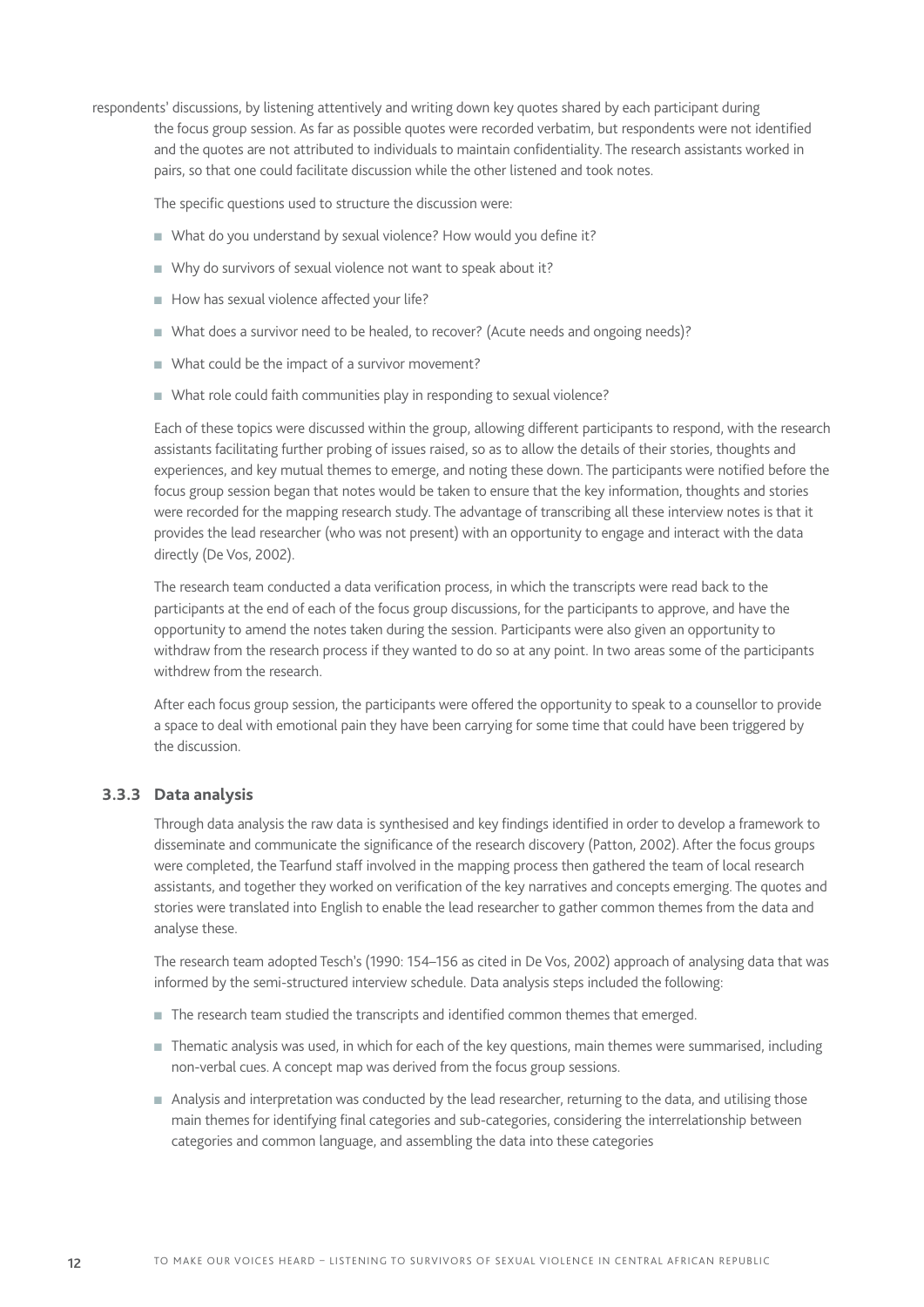- <sup>n</sup> The research team provided analytical discussion by illustrating and interpreting the data. Although this analysis can be subjective, the interpretations are also useful as the research team was local and fully involved in every step of this research.
- <sup>n</sup> The researchers then compared the analysed themes with transcripts to check if any key data was left out.

#### **3.3.4 Data management**

The process and purpose of the research and all data collection was explained to all focus groups, and signed consent forms were gained from all research participants. Hard copies of all transcripts and related information are kept in a secure place by Tearfund. This data will remain stored for two years upon conclusion of the research. The research team signed a confidentiality agreement with Tearfund prior to their involvement in this research. All electronic data is stored on a password protected personal computer that only the research team has access to. In addition no names or personal information appeared on any transcripts or in the report. Each type-written transcript of the research was assigned a code, and the transcripts were saved safely in password protected files on the researcher's computer.

#### **3.4 Ethical principles**

For this mapping research project, all of the research team adhered to key ethical requirements throughout, as specified by the Medical Research Council of South Africa (2003), to ensure protection and respect for all participants. This was especially important given the sensitive nature of the research and the vulnerability of the participants. The ethical principles followed included:

#### **3.4.1 Voluntary participation and informed consent**

The research team clearly explained to all the respondents the nature and process of the research in advance and what it would be used for. They made clear that their participation in this research was entirely voluntary. Participants were reminded they were free to withdraw at any time, including at the end of the groups when the discussion notes were read back to participants for verification. The research team also informed the respondents that they had a right not to answer certain questions if they did not wish to. The research team obtained the informed consent of all respondents. Contact details were provided to the participants so that they could contact the research team with any questions.

#### **3.4.2 Confidentiality**

The participants were asked to keep all information confidential and not to disclose anything discussed within the group. The research assistants also signed a confidentiality agreement. The respondents were assured that neither their names nor those of their organisations would appear in the research report. The right to anonymity was respected and all the research data collected by the team was kept anonymous and confidential, as none of the responses were linked to the participants' names or place of safety. The interviews were held in a private space and only the research team and participants were present. The participants were also aware that data was going to be safeguarded and stored privately and only accessed by the research team.

#### **3.4.3 Do no harm**

Discussing traumatic events has the potential to exacerbate trauma for the survivors. Concerns were also raised by the research team that, given the recent nature of the conflict and the crimes suffered by the survivors, some disclosure during the focus groups could be dangerous if perpetrators are known or in positions of power. Ensuring that no harm happens to research participants was a central concern in this research. Participants were informed about the content and potential impact of the research, so that they were at liberty to decide whether to participate in the research or not. The option of individual interviews was given for those who were not comfortable sharing in a group setting. During the discussions, no one was forced to answer or participate on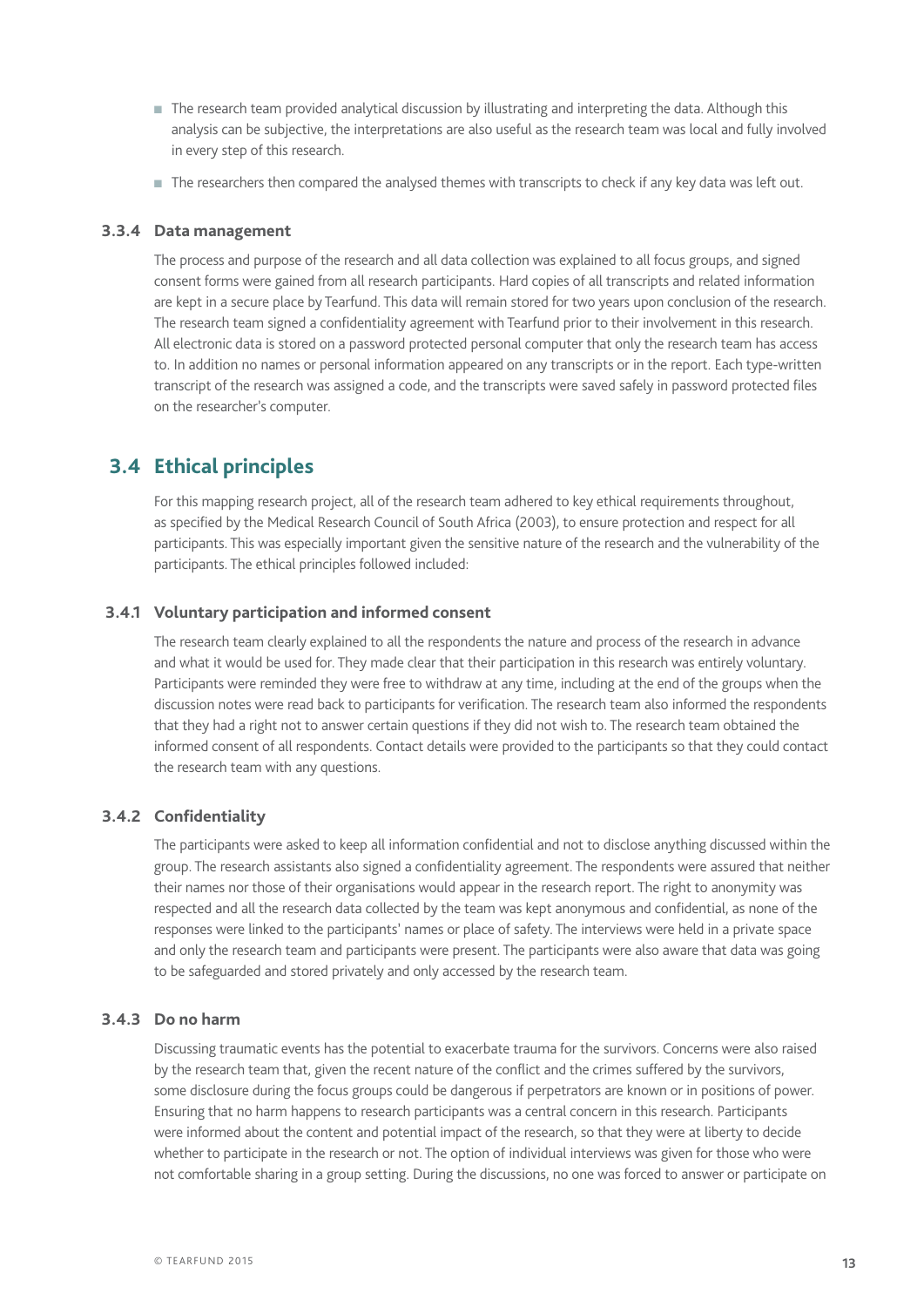any particular topic. All focus groups took place in a safe and secure place, where they would not be overheard or interrupted. Partners arranged for referrals in cases where participants would need psychological support.

#### **3.5 Challenges and limitations**

There were several challenges experienced in implementing this research study and limitations applicable to the findings.

#### **3.5.1 Access**

The methodology followed was for each group of women researchers to make contact with the local and religious authorities in the allocated area. These authorities would then help facilitate the research assistants' access to survivors of sexual violence within their community. This worked well in most locations, but in Zone 4 they initially faced opposition from the mayor who did not feel he had been adequately consulted in advance. The team were able to solve the difficulty by working with religious leaders and the other traditional leaders in the neighbourhood to enable access. In Begoua, the work of the team was suspended temporarily due to local insecurity, as there were protests against energy suppliers for better treatment in the programme of electricity distribution, which disrupted traffic and led to some shooting incidents. The work continued after this but another challenge was the large geographical area which could not be fully covered in the timeframe.

It was agreed in the researcher training that the Muslim research assistants could only go into Zone 3 and Zone 7 due to the security risks, as in all the other areas, due to the conflict, people would be hostile to them.

#### **3.5.2 Availability**

In Zone 5, one of the research assistants was unavailable for some time due to a death in the family, while in Zone 7, one of the research assistants experienced a medical crisis during the field research, which limited the work in this locality.

#### **3.5.3 Inclusivity**

While every effort was made to reach a broad range of participants representing different populations, it is acknowledged that in many cases Muslim women were not willing to participate, so a reduced number of Muslim women are represented within the participant sample.

#### **3.5.4 Raised expectations**

A further challenge identified, especially by survivors in Begoua, was the complaint that there are many NGOs coming and doing surveys and needs assessments, but this had not led to provision or long-term benefit for the affected population. They emphasised in particular an urgent need for material support for vulnerable survivors who are living with HIV. Although the purpose and the limits of the research were clearly explained to all potential participants in each case before the focus groups began, to avoid raising expectations, this is a concern which Tearfund takes seriously. Following this research, Tearfund intends to work with local partners and local faith groups, in collaboration with other stakeholders and local service providers, to encourage and support a holistic response to the needs of survivors within their communities.

#### **3.5.5 Representativeness**

It is acknowledged that given the limited sample of participants and geographical area covered, this research cannot be considered as automatically representative of all of CAR or of all survivors of sexual violence in CAR. It is noted that men and boys, as well as girls, may also be victims of sexual violence, but this study focused only on adult women. However, given the scope of what was possible within the practical limitations of time and cost for this project, it is felt that the research findings do give a valuable if subjective insight into the situation and perspectives of survivors within the current crisis. It is noted that the findings are quite consistent across the different focus groups, which included women of all different ages, economic positions, and faith denominations.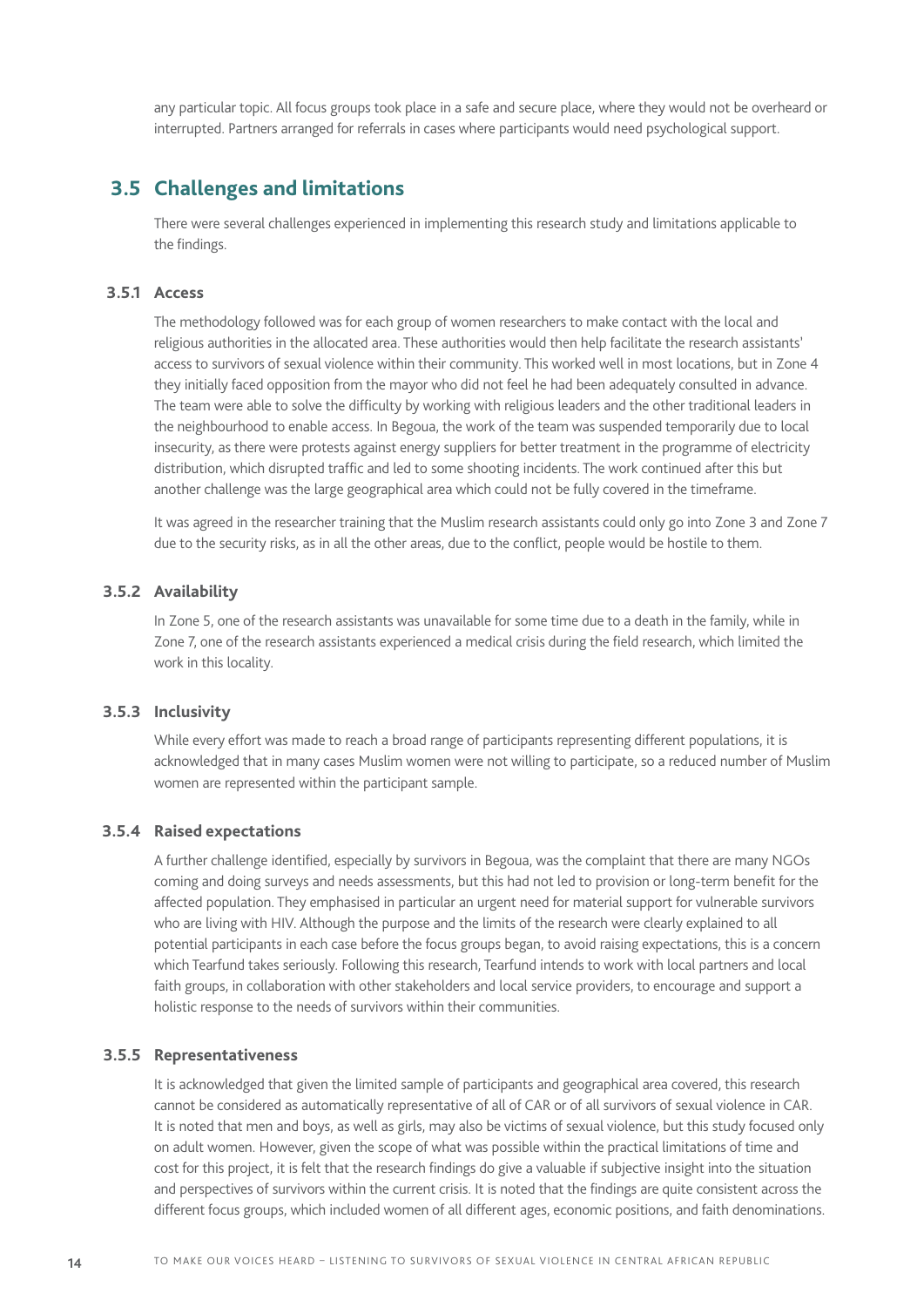## **4 Research findings**

#### **4.1 Introduction**

A total of 151 women survivors of sexual violence, from both Christian and Muslim religious backgrounds, participated in this research study. The focus group discussions were facilitated by trained research assistants, who are representative of the different religious communities in the area. Several are already involved in supporting survivors. Working with local researchers from the affected communities helped to facilitate openness among participants on these very sensitive and taboo issues.

The research findings have been arranged according to the discussion topics and the common themes emerging, which were drawn out through analysis of the data from all the groups. Wherever possible, comment and analysis has been kept to a minimum and direct quotes from the discussion groups used in order to allow the survivors' own words to speak for themselves.

**Please note:** these testimonies are often graphic and brutal, reflecting the realities of the experience and impact of the violence on the women who spoke.

#### **4.2 Survivors' understanding of sexual violence**

#### **4.2.1 Extreme and life-threatening brutality**

When asked to define or explain their understanding of sexual violence, all the women who were in the focus groups and individual interviews expressed that it is a very painful and traumatic form of brutality imposed on women by force. Most described violent rape by strangers and many emphasised that sexual violence could be fatal.

*'Sexual violence is forced sex that occurs without your consent.'* Zone 5

*'It is an unforgivable crime.'* Zone 3

*'This is a cruel act and humiliation… a person can even die.'* Zone 7

*'It is a moral and physical torture that tries to destroy another's life.'* Zone 5

'Seven men from Seleka attacked me in my home. They made me suck their penis. When I refused, one of *them forced his penis into my mouth while another was raping me. Then they turned me over and raped me in the anus. My life is completely destroyed. I am simply waiting to die.'* BEGOUA

Perpetrators were often described as 'executioners' or 'assassins'. Some participants explicitly emphasised the humiliating and dehumanising nature of the violence for both perpetrators and survivors, using the image of an animal.

*'During sexual violence, the woman is treated like a dog and her body is not respected.'* Zone 8

*'The murderers have sex with other peoples' wives like dogs.'* Zone 5

*'You feel as if you are like an animal because the man who abuses you does whatever he likes and he seems like an animal too.'* Zone 8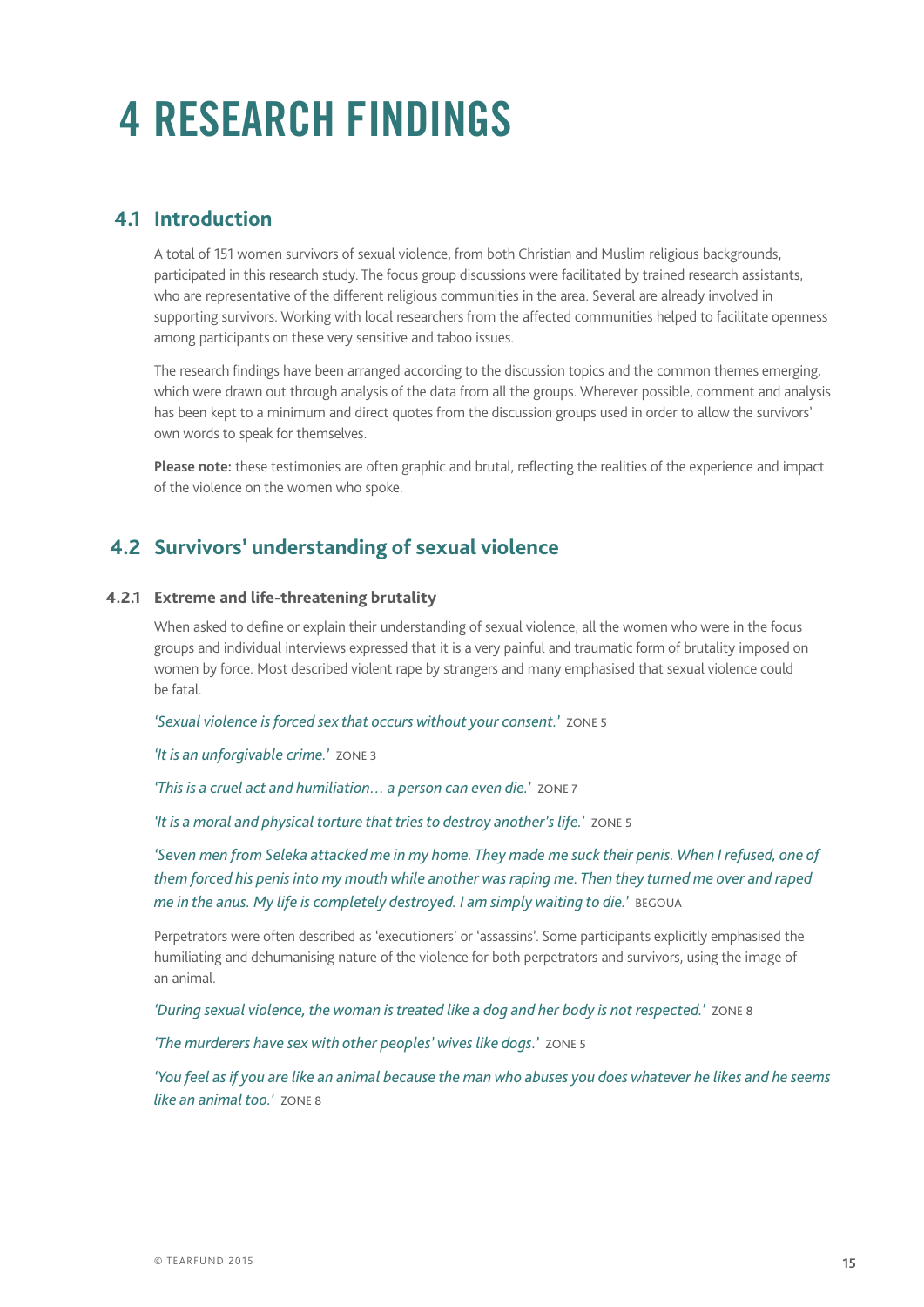#### **4.2.2 Conflict-related: rape by multiple armed combatants**

Most of the women explicitly linked the sexual violence they had experienced to the current conflict in CAR, with the perpetrators most often described as armed soldiers from both Seleka and Anti-Balaka fighters. In all six areas where the focus groups were held, many women described rape not as the act of a single individual, but the experience of being gang-raped by multiple armed assailants. Many survivors shared stories of gang-rape and sodomy, with up to eight men raping one woman repeatedly in public view. Many reported that the rapes took place in a wider context of violence, as the soldiers who raped them also killed their family members.

The number of survivors participating in the research and the severity of the rapes so frequently described by this sample gives an indication of how common this level of sexual violence has become during the conflict in CAR. Some of the survivors who shared their stories mentioned that their rapes were not a one-off event but that they had been raped more than once, at different times.

*'I am a Muslim girl. My dad had fled and the neighbours indicated to Seleka where I was hiding in the house. Seven Seleka men raped me; where three men penetrated my genitals, two men forced their penises into my mouth and two men penetrated me by the anus.'* Begoua

*'I am married with four children and a pregnancy of seven months. Three Anti-Balaka came and raped me. One of them raped me by the anus and the other two raped me by the genitals.'* Begoua

*'They killed my son and grand-children and all seven men gang-raped me, taking turns brutally sodomising me. They inserted their penis into every opening in my body including ears, mouth, forcing me to suck the penis while others were penetrating my anus. They would ejaculate on me, laugh at me, calling me names, insulting me and I was bleeding profusely. There was no one to help.'* BEGOUA

*'The Anti-Balaka attacked her and accused her of giving information to Seleka. Then they beat her. Then they raped her.'* Zone 8

*'Women are taken, as if a target of the conflict… We are the victims even though we are not the cause of this crisis.'* Zone 3

As well as violent attack and gang-rape by the armed groups, there are also reports of abduction and sexual slavery. One participant shared that she was kidnapped by Seleka and held for a year in the forest and used as a sex slave, where all the men were raping her day and night and there was no help for her. She is devastated and carries so many scars of this brutality in her life.

#### **4.2.3 Shameful**

In defining sexual violence, most of the participants described not just a physical impact, but emphasised the severe shame felt and long-term trauma for survivor, particularly as many of the rapes happened in front of family members or in public.

*'This is an evil act that falls upon an innocent woman and strips her of all innermost dignity and*  sacredness!' ZONE 3

*'Rape is a moral and physical torture that slowly and systematically destroys the life of a victim.'* Zone 5

*'During rape a woman's body is violated and is not given a respect she deserves and this leaves not only physical damage but emotional scars that are very difficult to heal. Sexual violence shatters the survivor's*  life and this experience cannot be erased from your memory, all these traumatic experiences become *alive in your head for the rest of your life.'* Zone 8

*'It makes you dirty. You are ashamed. You have lost your dignity, your personality.'* Zone 3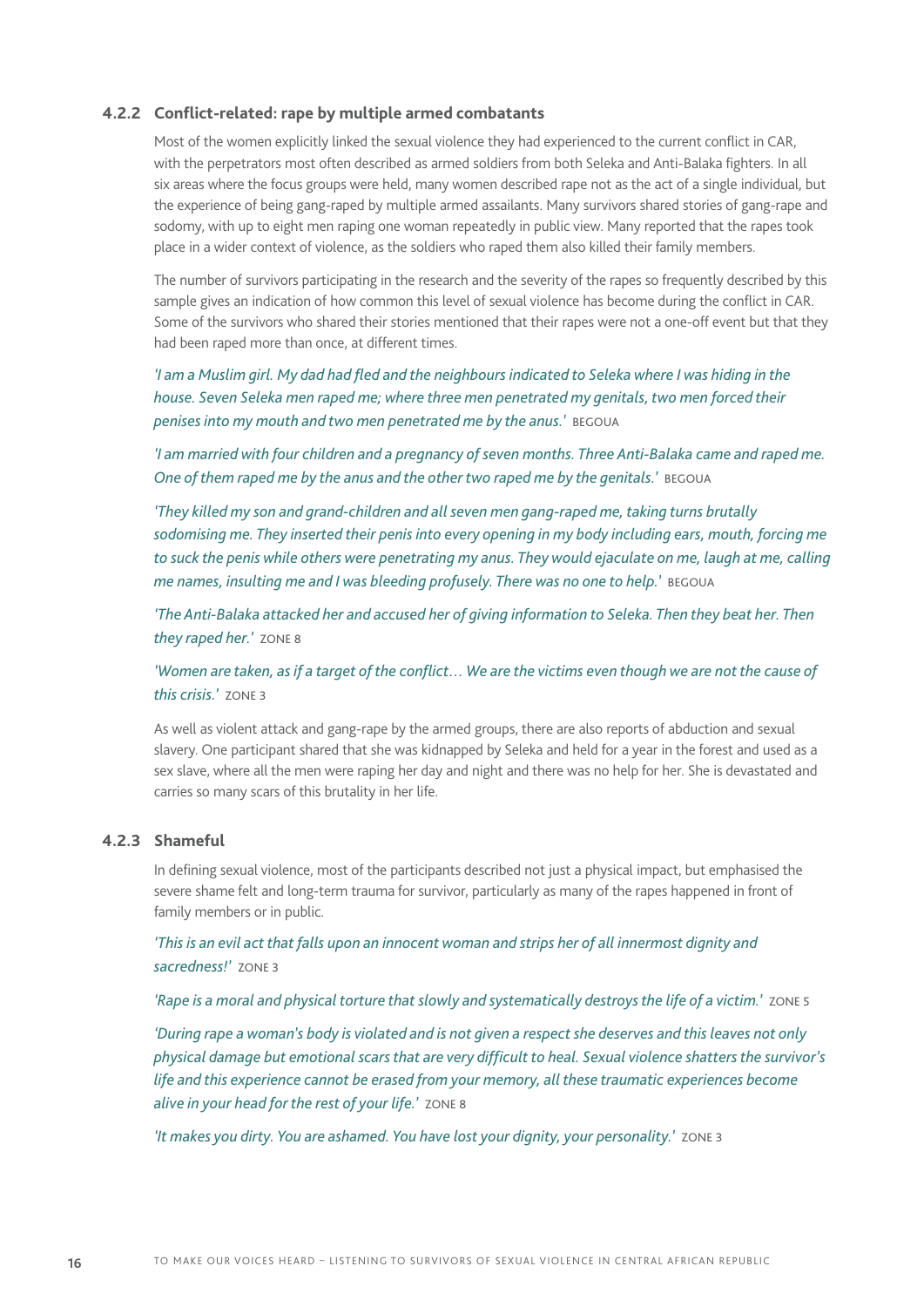*'It brings shame to you as an individual and to your children because the mass rapes were taking place in the presence of our children, and we were helpless and destroyed.'* Zone 4

In one focus group, older women expressed their experiences of rape as a dehumanising act that is especially disgusting because the perpetrators are young men who are in the same age as their children or grandchildren.

*'When we are raped by the boys who are of the age of our children, what does it mean?'* Zone 3

Related to this pervasive sense of shame, many survivors described sexual violence as something which isolates them from other people and from support.

*'It is something which shatters the life of the survivor and gives the impression of being in a world where people are not listened to or helped.'* Zone 8

*'Sexual violence separates you from others. You are marginalised, without rights and without protection.'* Zone 8

#### **4.3 Why do survivors remain silent?**

In all focus groups, women expressed that they were angry because what happened to them is wrong and they are not protected in their own country, where they should be secure. Yet very few were willing to speak to others about their rape or to seek formal justice. For most, the reasons they kept silent were due to shame and fear and a lack of faith in the justice system in CAR.

#### **4.3.1 Shame**

Most of the survivors spoke about the terrible sense of shame they felt, as an internal emotion and sense of humiliation after what has happened to them. They also felt disgraced because of the way that other people respond to them as survivors of sexual violence, and this often prevents them speaking out.

*'We are afraid to talk about it because we feel humiliated and hurt… We are demoralised. We have no courage to speak out!'* Zone 7

*'It is shameful. I cannot forget. I am traumatised.'* Begoua

*'Because if you speak of it you lose your dignity.'* Zone 4

*'I am afraid to go to the hospital out of shame because I am already infected. I am traumatised. I will die soon.'* Zone 7

*'Feelings of shame, and humiliation, of self-hatred.'* Zone 5

#### **4.3.2 Fear of reprisals**

Several participants expressed a sense of insecurity and fear of speaking out because they do not know what will be done to them if they disclose the atrocities that were inflicted on them during conflict. Some women are afraid of being raped again as a punishment for speaking out. Some are afraid of being ridiculed, laughed at, and judged. Some stated that these mass rapes were performed in public, which means that anyone who starts to speak out about rapes will be in danger for herself and her family, as people know who was involved. Some survivors said that their perpetrators are in positions of power now, which makes it more complicated to accuse them. Many people were killed, so the fear is very deep-rooted for survivors who want to live happily with their loved ones now without further conflict.

*'The perpetrators of this violence are free, they are everywhere, you are afraid of being raped or abused a second time.'* Zone 3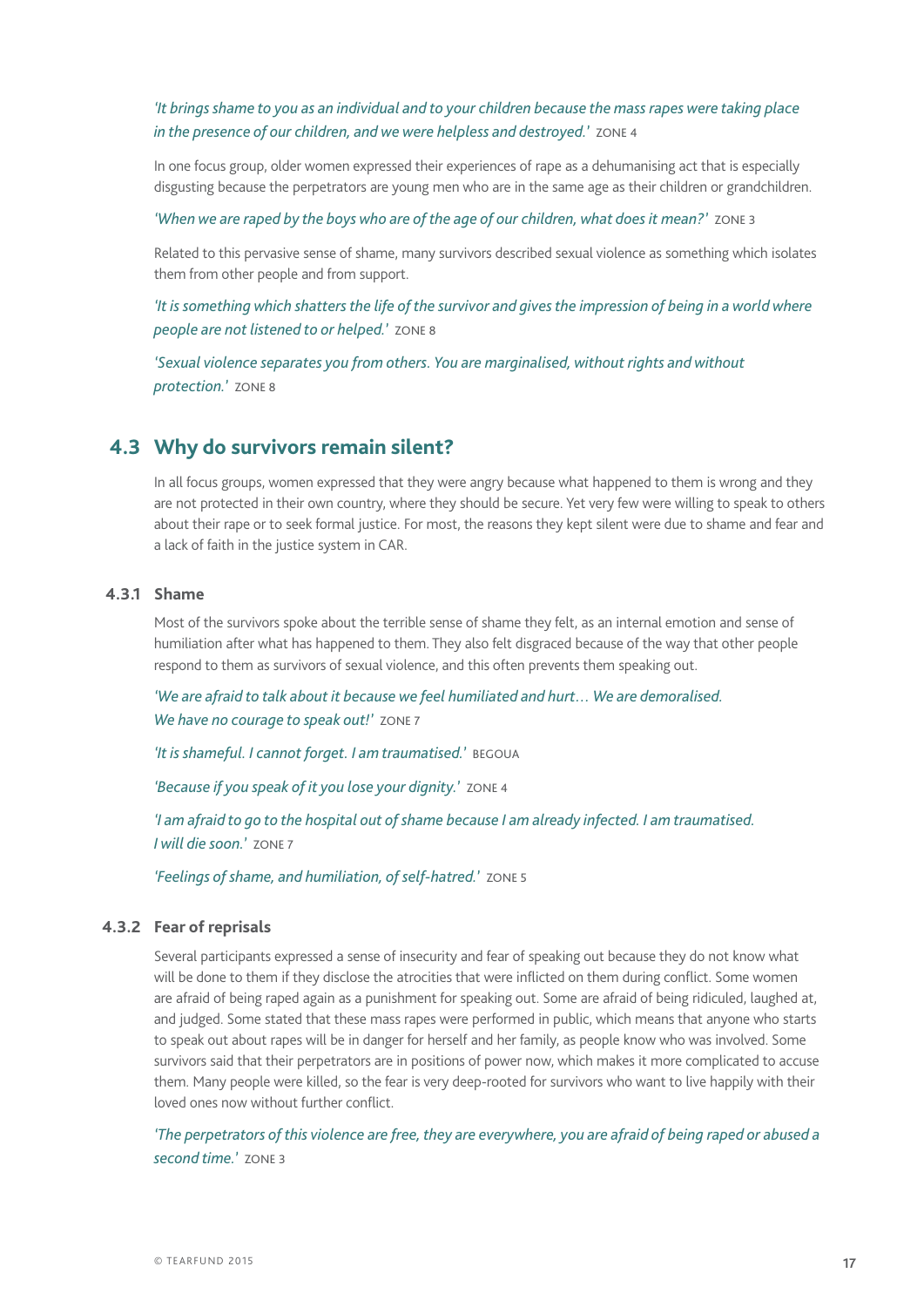#### **4.3.3 Fear of stigma, social exclusion and abandonment**

In general there is stigma attached to a woman who has been raped in CAR, so this makes it very difficult for survivors to speak out. The stigma is so strong that many survivors are abandoned and rejected by their families and communities. Respondents in the Zone 8 area mentioned that when a woman is known to have been raped, the community often puts the blame on her and in most cases she is treated like a 'loose woman' or prostitute. There is no support or empathy in the community.

#### *'Because I am afraid and ashamed of being stigmatised.'* Zone 5

*'You are referred to as a 'woman of Seleka'. Then people point fingers at you and gossip about you, and as a result they would not associate with you. You become ostracised within the community and this can even affect your children as well.'* Zone 8

#### *'It's difficult to talk about it to others for fear that they will point fingers at me.'* Zone 4

#### *'My family don't want anyone outside the family to know what has happened to me. They will mock me.'* Zone 5

Many respondents reported that due to the stigma and trauma, husbands reject their wives if they are raped and, as a result, there is a high number of women who are deserted by their husbands. This makes it even more difficult for other women to speak out against rape, if disclosing will mean that they will lose their family and husband as well. In Zone 4, one respondent described how her husband and several of her other relatives had forsaken her, unable to relate to her because of what she had gone through, and she feels abandoned.

#### *'It is difficult to talk about these experiences because it is shameful and dehumanises you as a human being. In the beginning I did not want to talk about this but finally I disclosed it to my husband who became very angry and left me.'* Zone 4

#### *'My husband left me because I was gang-raped by the Seleka group in his presence.'* BEGOUA

In Begoua, a woman shared that her sister had chased her away after hearing that she was gang-raped by Seleka. She said her sister was afraid of the Seleka group who may come back looking for her and thought that her life would also be in danger. This experience left her even more devastated, as she has been abandoned by her family member and now she has no place to go for safety.

#### **4.3.4 Futility: weak justice system and lack of support services**

The survivors' sense of anger and helplessness is exacerbated by the knowledge that nothing will be done to the perpetrators, since they see the justice system in CAR is very lenient in dealing with cases of rape. They expressed the fact that since these rapes took place at the time of conflict, it makes it even more complicated to deal with because there are no clear structures for reporting so that justice can be done. Some raised a concern that it seems as if the justice system in CAR has let them down. In one area there was also frustration on the part of the survivors who know that they have been violated and exposed to very traumatic rapes and many other forms of sexual violence, but they know that the sentence for rape is no more than three years. By the time the perpetrator returns back to the village there is no support for the survivor and the perpetrator's presence is then tormenting the survivor on a daily basis. The survivors expressed that more often the life of a survivor is more in danger after reporting a rape than before and, as a result, the survivors are afraid to talk about sexual violence.

#### *'Because the justice system does not do its work.'* Zone 3

Yet there is a strong feeling to see the hands of justice work for them as survivors. A key need was identified in the discussion group that there should be female police officers who are specialised in dealing with cases of rape and sexual violence so that they can be more empathic in dealing with traumatised women to avoid further victimisation. The women said that survivors of rape are not treated with dignity and encounter a variety of abuses from police and other service providers relating to the case they are reporting, and for some this is the main reason that leads to women not to report cases of sexual violence.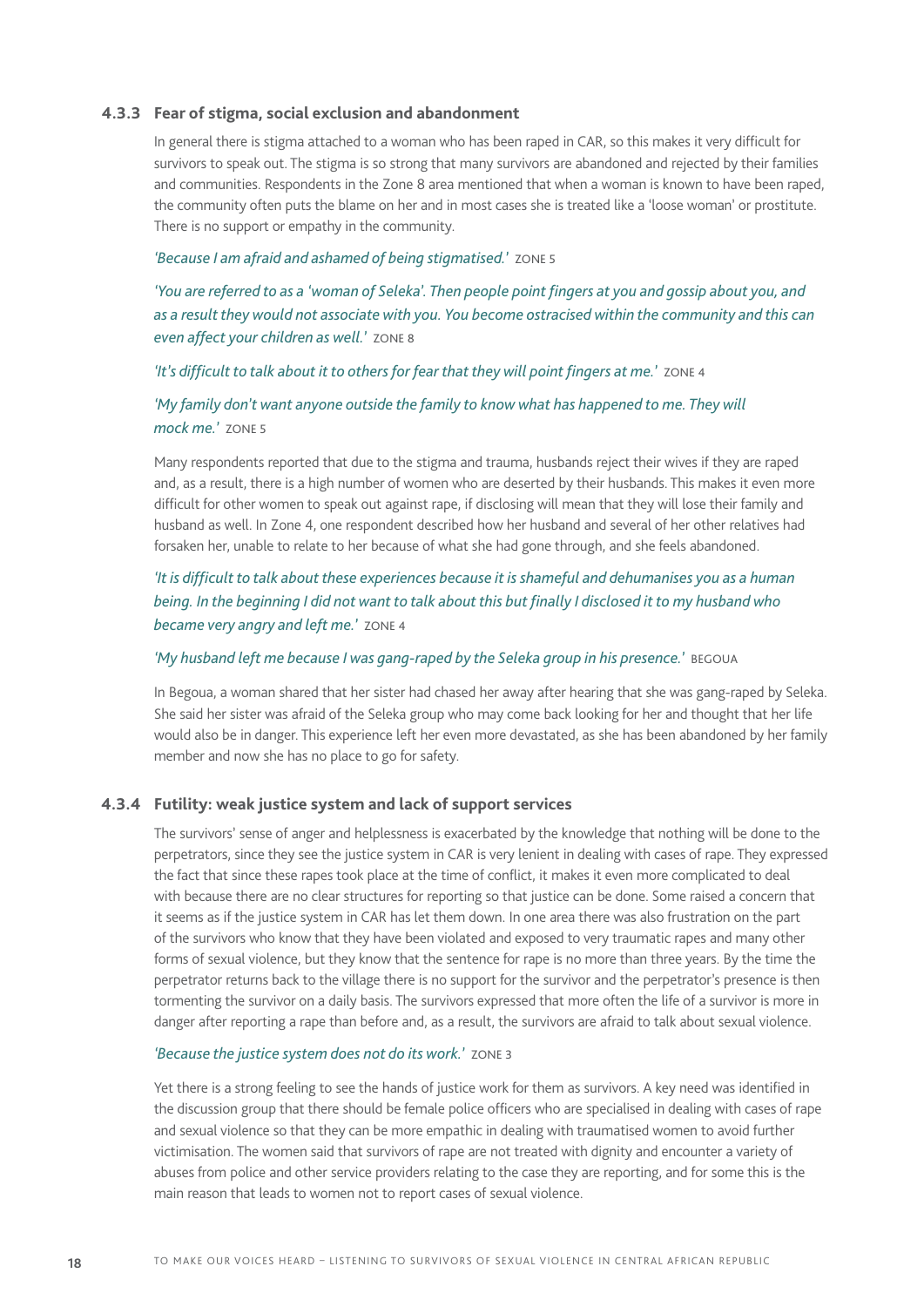There are no clear structures that provide much-needed support to survivors of sexual violence, and as a result they prefer to remain silent about what they have gone through. It is important to note that their silence does not mean that pain, trauma and frustration go away; all the survivors said that they are still feeling these pains, but that they do not feel it is worth speaking up. The lack of justice allows the perpetrators to remain free and fuels a culture of impunity.

#### **4.4 How are survivors' lives affected?**

All the survivor groups described the multiple and holistic impacts of the sexual violence they had suffered, not just severe physical, but also deep psychological, emotional and social consequences. They emphasized the longterm and devastating nature of these traumas.

*'It's an act which completely destroys someone's life.'* Zone 5

*'It is a great evil which affects your life like a sickness that can never be cured.'* Zone 8 *'I feel as if part of my life has been removed from me… I am bleeding inside…'* Zone 8

#### **4.4.1 Physical impact**

Many of the survivors described severe and life-limiting long-term physical consequences of the sexual violence, including pregnancy, miscarriage, HIV infection and other sexually transmitted diseases, and vaginal and anal fistulae. Several respondents in Zone 7 and Zone 8 areas disclosed that they had tested positive for HIV after their rape and some are now on treatment.

#### *'Two men broke down the door, found me in bed and abused me. Months later I had an HIV test and got a positive result.'* Zone 4

One survivor described how she was gang-raped and her husband then left her so now she has the task of raising five children as a single parent, struggling with chronic ailments, including hypertension and post-traumatic stress disorder as a result of the rapes. Another woman shared that she developed stomach ulcers, palpitations and nightmares, constantly reliving the traumatic experiences she had been exposed to.

Some of the women got pregnant as a result of the rape, and in most cases the father is not known. In this context where sexual violence often means violent gang-rape by multiple assailants, with women in the focus groups describing up to eight men gang-raping one woman relentlessly, the physical damage inflicted is often devastating. Some of these gang-rapes damaged the woman's uterus and the womb to such an extent that where conception took place the unborn baby died before birth and these miscarriages and severe internal injuries mean many of the survivors will never be able to bear children again. Many of the women suffered vaginal or anal fistulae as a result of the violence of the attack – internal tearing which leaves the woman permanently incontinent, unable to control bowel movements and so smelling bad. This chronic disability contributes to further social exclusion and rejection.

*'I am married with four children and was seven months pregnant. Three Anti-Balaka came and raped me, one of them raped me by the anus, and the other two raped me vaginally. Three days later, I experienced a miscarriage. I am now infected with HIV. I had tears everywhere which are not healed yet. I am suffering and it is difficult for me to forget these events. I am very much traumatised.'* Zone 7

#### **4.4.2 Psychological trauma**

Survivors described how they are living in constant shock and are overwhelmed by depression, confusion, frustration and desperation because of the traumatic experiences they had gone through. Many find it hard to be hopeful because they feel a lack of direction and purpose in life, and a sense of despair. Several expressed thoughts of death. Many described nightmares, insomnia, flashbacks and other symptoms of post-traumatic stress disorder.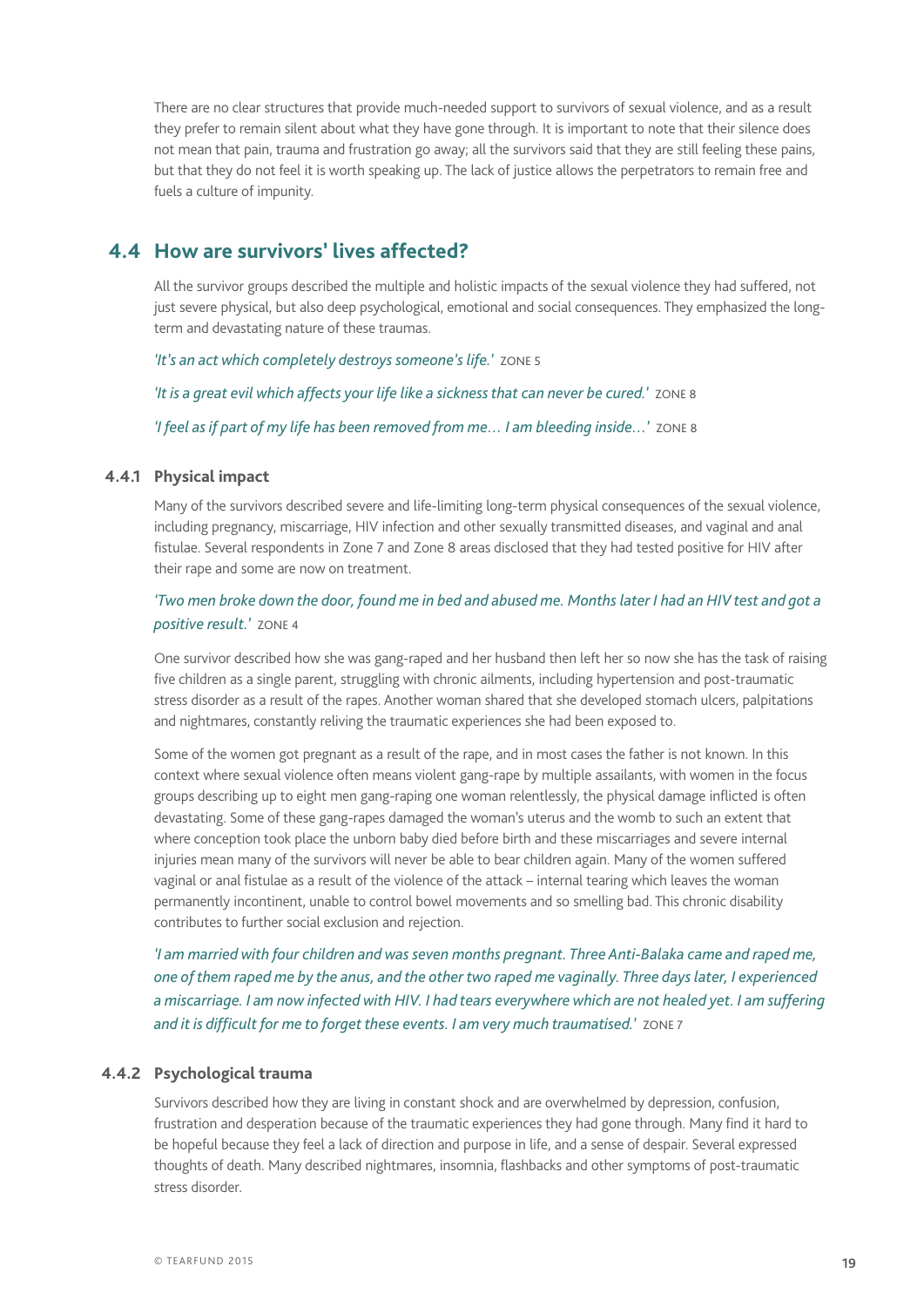*'This has affected my life in that, since the event happened, I cannot sleep from 1am in the morning, the time at which the three assailants broke into the house and one of them raped me.'* Zone 5

*'It is a deep shame, I am traumatised, I cannot forget about this very painful act which prevents me from living my life.'* Begoua

*'They killed two of my little brothers. I am a widow, but one day seven Seleka men came into my house and all seven raped me taking turns. Since my husband died 10 years ago, I have not known another man in my life. I am already of an advanced age, but every time I pass, everyone says, ''Here is the woman who was raped by seven Seleka men". I have nightmares every day. I want to die.'* BEGOUA

*'They came into the compound of the church and they were looking for my husband who was a pastor. When they asked me where he was, I said that he was not there. But they entered the house and searched everywhere. He was found hidden under the bed. The other took me and said they are going to show that one must not lie. They raped me in the presence of my husband and children, then they killed the pastor. As there was everywhere the crackling of bullets and in the rain, the children and I with the support of old neighbours we buried my husband. I am really traumatised, I can never forget this.'* Begoua

*'Being sick these days I have not been able to finish my studies like the others, my future is broken.'* Zone 4 *'Life has no meaning any more.'* Zone 3

#### **4.4.3 Sense of shame**

Again and again in the focus groups and interviews, the survivors expressed a deep sense of shame, a sense they had been stripped of their dignity. Although they were innocent victims of terrible violations of their human rights, they now carry a sense of shame for themselves and their families, reflecting the cultural attitudes around rape and the terrible injustice of the pervasive stigma, which attaches to the survivor rather than the perpetrators of such brutality.

*'I am no longer worthy of me.'* Zone 3

*'I am ashamed of what has happened to me.'* Zone 4

*'My husband was away from home, six men entered, they decided to rape my mother-in-law. When I told them to leave, two of them came toward me and raped me. It is a great shame for the family.'* Zone 4

*'Survivors are no longer like other women, they have lost their dignity, they have a tarnished image.'* ZONE 8

Heightening the sense of shame and trauma is the fact that the rapes often took place in public, and in front of family members. Almost all focus groups shared stories of brutal rapes that were witnessed by children, and many women particularly expressed their sense of shame at having their children witness their violation and humiliation.

#### *'The Seleka broke into my house, in the presence of my four children and they raped me. Now, I am suffering from gonorrhoea, I am always anxious, it is a deep shame to me.'* Zone 4

#### *'My husband was in the military, they tore his picture in the lounge and then brutalised and raped me. I was attacked at home. In front of my two children I was raped. It is a great shame.'* Zone 4

The impact on these children, who have been exposed to such extreme violence, and have suffered the trauma of witnessing the murder and rape of loved ones, and seeing their parents and protectors abused and powerless, cannot be underestimated.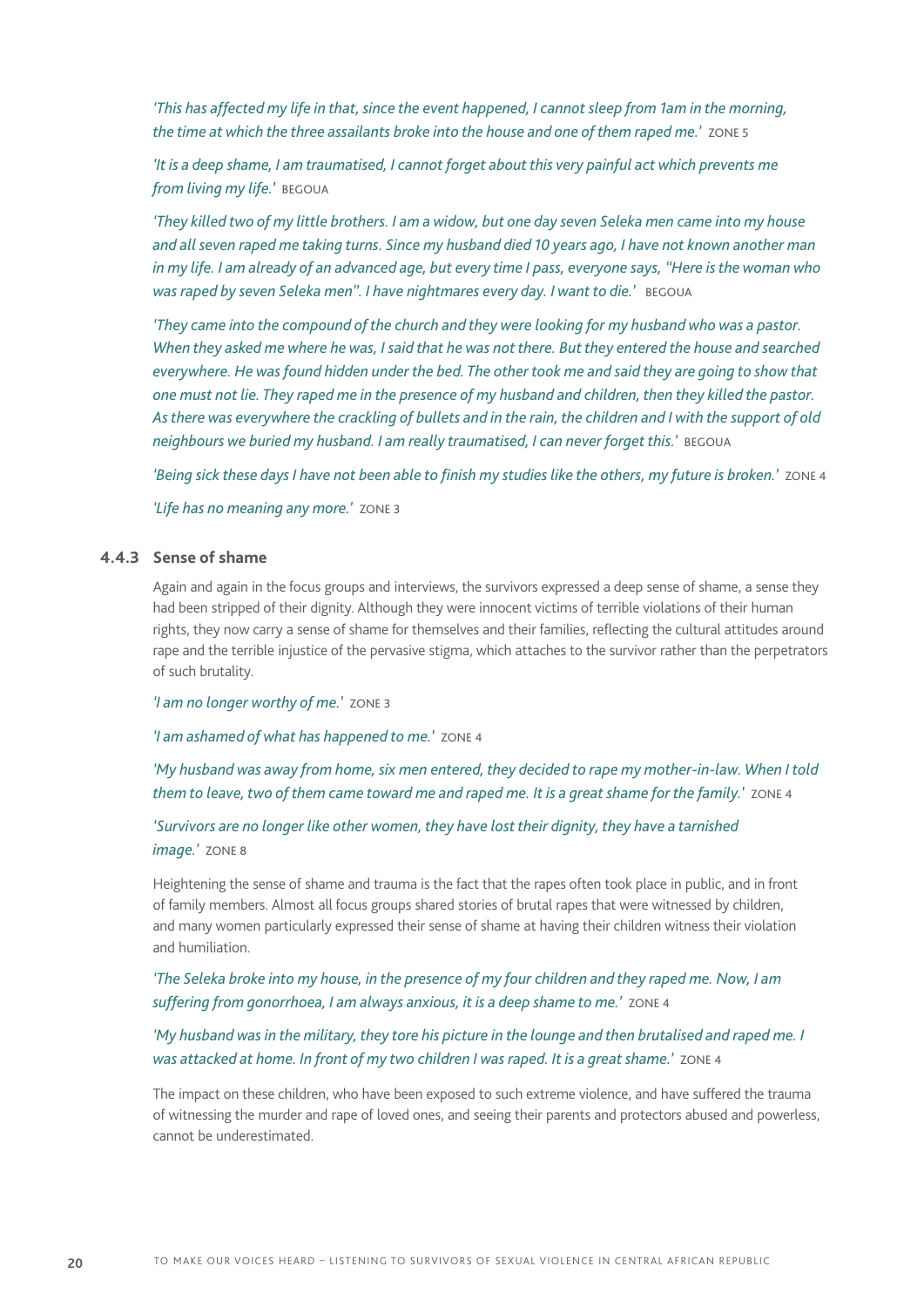#### **4.4.4 Loss of husband and family**

The respondents from all six areas of research that were interviewed agreed with one voice that a major challenge they are facing is abandonment as a result of being raped, especially as some of their husbands are unable to cope with the trauma of rape of their spouses. Many of the survivors did not have a choice about remaining silent or hiding what has happened to them, because so many of the rapes took place in front of family members, or in public. The participants shared that the real challenge is to face your family after these horrific experiences as a family or in the neighbourhood. Some people prefer to flee and start a new life somewhere, but this is not easy because of the enormous socio-economic challenges. In many cases, the husbands and male family members were forced to witness, and even coerced to participate, and then killed if they refused, or after the attack, so the survivors are also dealing with bereavement.

*'They killed my son because he challenged them not to rape his mother.'* Begoua

*'They took my husband, tied him up with rope, so that they could rape me in his presence. Eight of them raped me, one after the other. I lost consciousness and finally they took my husband away to kill him. My life and my children's lives are in a terrible condition, I can do nothing.'* Zone 8

*'I had an eight-month old daughter, when the Seleka came. They asked me to lay down my child. They forced my dad to have sex with me, my dad refused and all of a sudden they killed him. Then, they asked my husband to begin to have sex with me in their presence, my husband refused, they also killed him. Then, one of them took his penis and introduced it into the baby's mouth, while the other raped me brutally. While I shouted, the child also was crying, until the baby fainted and died. I suffered tears everywhere. With the death of my father, my husband and my baby, and myself unwell, I will never forget what happened to me, I wonder why I must continue to live. I fled to my big sister who also chased me away with my other two children after some time, saying that she does not want to have problems with the Seleka because of me.'* Begoua

#### **4.5 What do survivors need to heal?**

Despite their horrific experiences, survivors in all groups were able to discuss a journey towards healing, and express hopes for the future rather than simply despair. They discussed personal needs to be able to start afresh on their lives. Such courage and strong determination among these women provides hope and new possibilities of rebuilding communities in CAR despite the devastation of conflict. All of the survivors wish for peace; they expressed in many different ways how it is the conflict in CAR that is destroying their own and their children's present lives, and the future. They also spoke of practical assistance for individuals.

*'The government and the justice system need to retake their responsibilities… so that we can find peace again.'* Zone 3

#### **4.5.1 Financial support**

Many of the survivors are in great need and lack financial support, often as a direct result of the rape and violence. Survivors mentioned clearly that a healing process needs to be accompanied by tangible economic support to meet basic needs and to enable them to move on with their lives. The desire mentioned by several survivors to set up small businesses and so be able to support themselves financially indicates a positive desire to build a future for themselves and their families, rather than feeling powerless or giving in to despair. Many want to get back to school to finish their studies or support their children's school fees.

*'We need a centre which would provide medical services free to survivors and financial support for income-generating activities.'* Zone 3

*'I need financial support to be able to do some trading to afford school fees.'* BEGOUA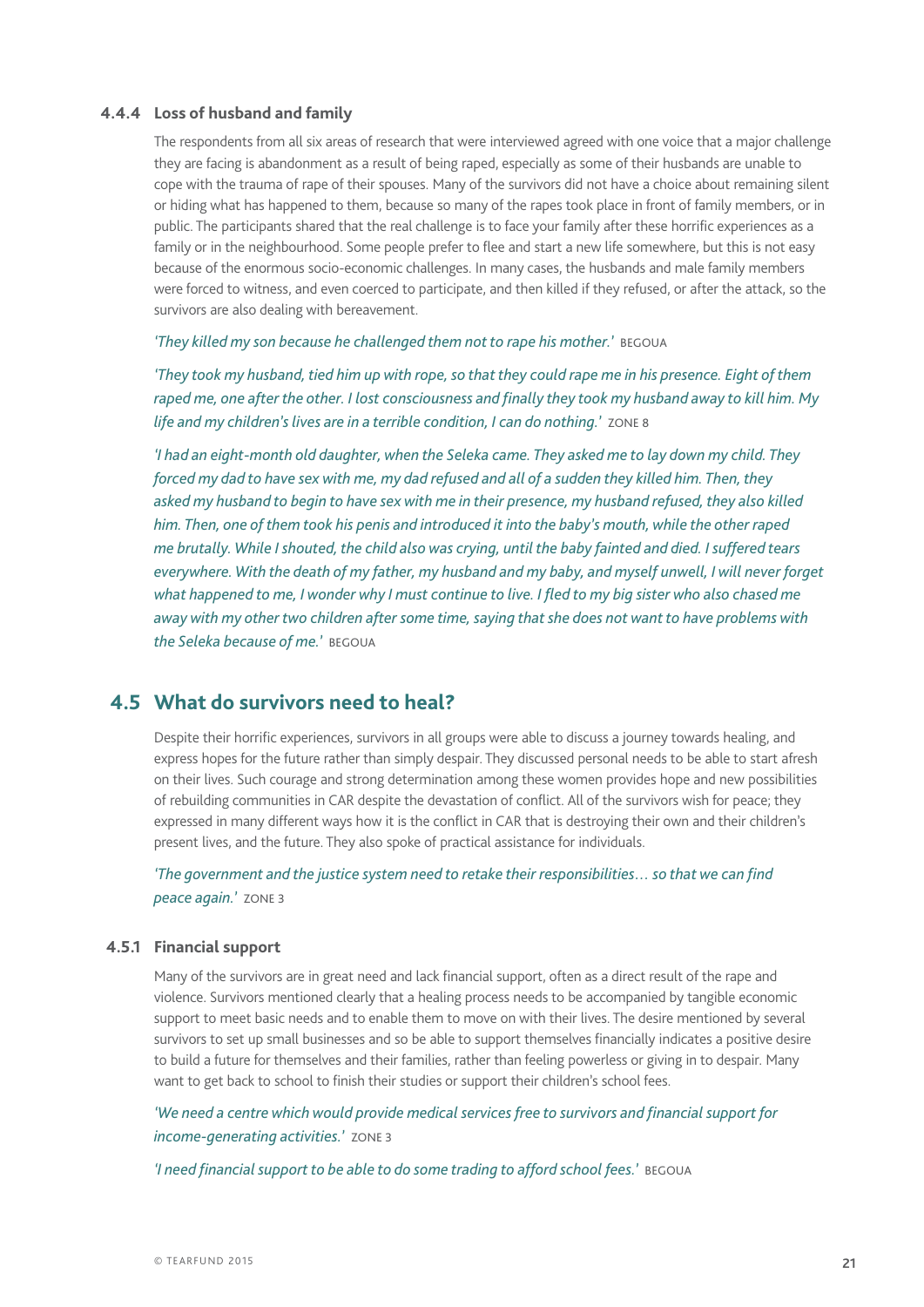*'I have difficulty in going back to my studies. I have courage, but because I live far away, and I am always stigmatised while I am on the road, I decided to stay at home.'* Zone 3

*'I need prayer and financial assistance to be able to set up a business in order to meet the needs of my children.'* Zone 5

*'I don't dare to ask my husband for the things I need since he doesn't want to have anything to do with me because of the rape.'* Zone 5

Studying and working represents a form of healing, because it is an investment in the future, and when a survivor is able to work and earn income she will be supporting herself and others, and in contributing to the community, she will often be more accepted. However, some survivors also highlighted that they wanted financial support to be able to move away and start a new life.

*'Because of lack of financial means I have to stay in my family home, otherwise I would prefer to move to another area. So I am always tense.'* Zone 4

'I need to leave this area because every time I pass people point fingers at me.' BEGOUA

#### **4.5.2 Access to services: medical and legal**

Most participants mentioned the need for medical treatment, and that they need support in getting the medical care they need following the attack. Most mentioned lack of financial means, but for some, the barrier to accessing essential medical services was not merely financial. Survivors also mentioned fear or shame as barriers and need someone to help support and accompany them to access these services.

*'I would like to go to hospital.'* Zone 7

'*I need medical follow-up, but the medical examinations and the drugs are expensive.'* BEGOUA

*'We need medical care, thorough medical examination, and financial assistance because as well as the rape we lost everything.'* Zone 8

*'If I have something to buy food, medicines and with prayer I could feel healed.'* BEGOUA

'Up till now I have not gone to a medical centre due to lack of courage, I need your assistance for moral *and physical healing.'* Zone 4

Several survivors also mentioned access to justice. Although they know the justice system in CAR is currently weak, they want to see change, and for those who have committed these atrocities to be brought to account.

*'The Government should do its job to punish people who have done me wrong.'* BEGOUA

*'The government should focus on impunity and the attackers should be brought to justice.'* Zone 5

#### **4.5.3 Psychosocial support: counselling and prayer**

It was clear from all the discussion groups that practical support such as financial or medical help is not enough for healing, given that the impacts of the violence are more than just physical, as noted above (4.3). One survivor described sexual violence as:

#### 'An open wound which is still bleeding. Even if they gave us money and medical care, the bleeding will *continue forever.'* Zone 3

Given the severe psychological trauma they have suffered and the ongoing impact of this, most of the survivors mentioned psychosocial support in discussing what they need to heal. Psychological counselling is required as given the severity of their experiences, there are clearly clinical issues that need support from professionals in the field of trauma counselling to enable these women to process the traumatic experiences.

#### *'I want to get over my trauma.'* Zone 3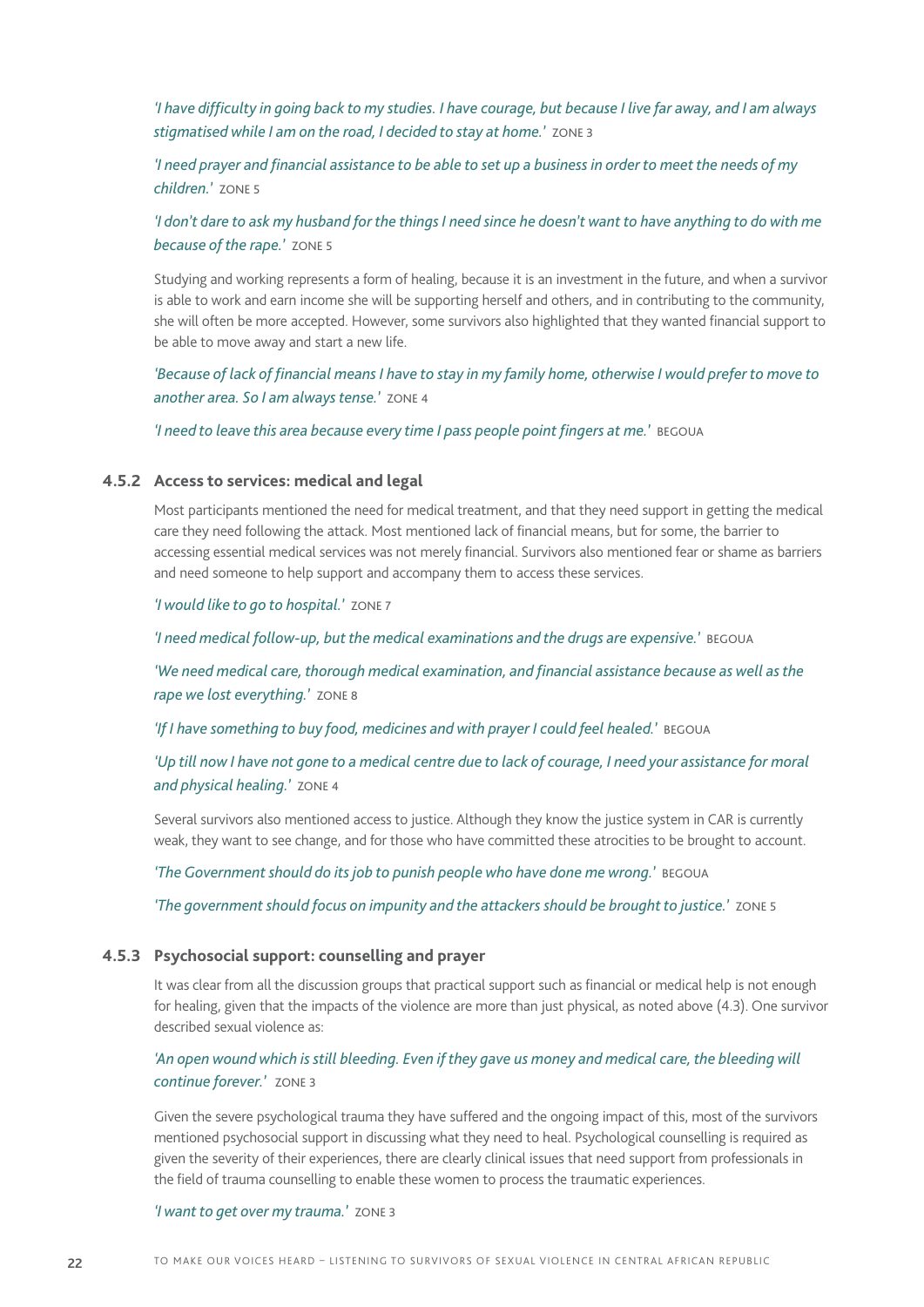*'I need counselling and health care.'* Zone 4

*'To be healed, we want psychosocial, medical and judicial support.'* Zone 3

A common thread emerging from all the groups was the specific need for spiritual support, in the form of prayer. Many participants emphasised the need for prayer, counselling and healing from the faith community, for their healing to begin.

*'I need lots of prayer.'* Zone 7

*'I need both spiritual and physical healing. That God can give me strength to forgive.'* Begoua

*'We need prayer, counselling, assistance and support from relatives.'* Zone 8

*'By prayer, and in sharing with others in prayer, I can be healed. That other brothers and sisters could also pray for me.'* Begoua

*'It is only prayer which can help me to heal.'* Begoua

#### **4.6 Would a survivor movement be of benefit?**

The idea of a survivor movement was welcomed by the majority of participants, across all the discussion groups, although there were also some negative views and fears expressed about such a movement.

#### **4.6.1 Risk of exposure**

Some of the participants did not think a movement would be beneficial to them as they were concerned that by being identified as survivors, by belonging to such a group, they will be more exposed to ridicule and stigmatised.

*'To gather in a movement of survivors of sexual violence is very difficult. I prefer to remain hidden to avoid being ridiculed and stigmatised.'* Zone 3

*'A movement of survivors is a shameful thing, we would be very stigmatised.'* Zone 3

*'The movement is good but I hesitate because lots of people have started groups but they fail because of lack of leadership.'* Begoua

#### **4.6.2 Solidarity: sharing our experiences and helping each other**

Most of the survivors mentioned a survivor movement would be positive in providing community and mutual support both practically and emotionally.

*'The movement would help us not to be alone and especially to have friends with whom we can share our concerns.'* Begoua

*'A movement of survivors is essential; it would permit them to get out of their loneliness and their silence, because it would be an opportunity to share experiences.'* Zone 5

*'It will help us to develop mutual support, to forget and to overcome what has happened to us.'* Begoua

*'With this movement we can have peace, because we will pray together and do income-generating activities.'* Begoua

*'In a group or movement, a survivor is much more motivated by the fact that she is able to share her difficulties with others.'* Zone 3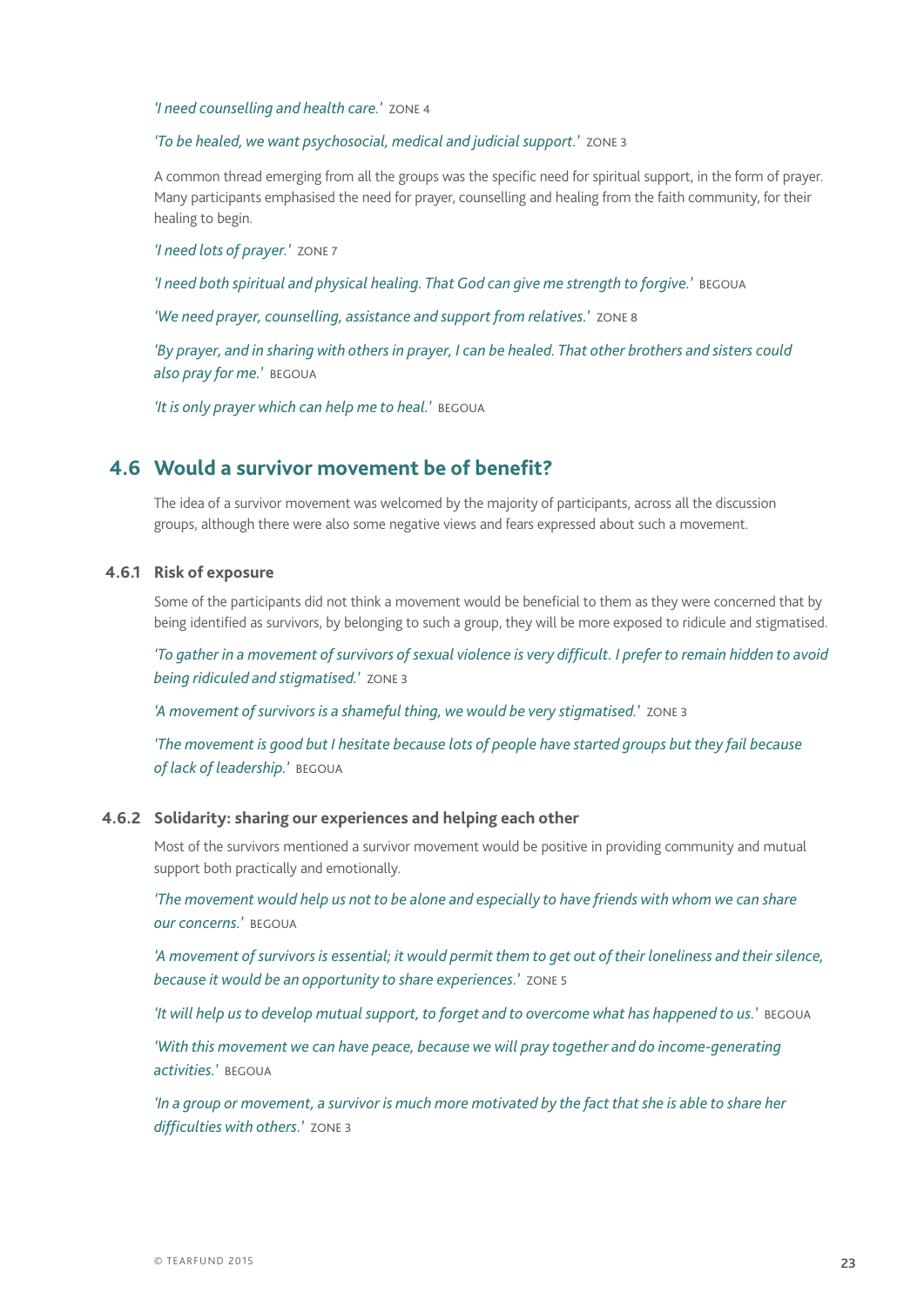#### **4.6.3 Therapeutic role: healing for survivors**

The survivors see a movement would help create safer spaces for emotional healing to take place. The fact that this would be a group formed of survivors means there will be more mutual respect and a sense of therapeutic support from being able to share traumatic experiences of rape with others who can understand and sympathise, and will not judge them.

*'Being in a movement of survivors is very necessary. Being traumatised, I have tried to approach the other victims to share experiences, and little by little I cling to life.'* Zone 3

*'I'd prefer to be in a group, to share my worries.'* Zone 4

*'It would help us to regain our dignity.'* Zone 5

*'Being in a group would allow me to release my thoughts and ideas about the atrocities I have suffered.'* Zone 4

*'It's very important that survivors can be together to share their experiences, it's important to help us get out of our shame.'* Zone 7

'That will help us, to be with the others, to share our pains and our tears.' BEGOUA

*'It would help us to have the taste for life again.'* Zone 5

#### **4.6.4 Advocacy: to make our voices heard**

Survivors viewed the creation of a survivor movement as a tool for advocacy, as a way of breaking the silence and mobilising stronger support in the fight against SGBV. They see the group as creating awareness about their needs and advocating on behalf of all survivors, including connecting with survivors in other countries.

*'To get out of loneliness, share our experiences and make our voices heard.'* Begoua

*'This movement would gather survivors and help create a network of support and counselling to encourage those who do not want to express themselves, to speak out. This movement will allow us to communicate with other survivors around the world.'* Zone 8

*'A movement of survivors can help young people like me, who are weak, to defend themselves.'* Zone 8

*'Allows us to gather together people with the same experience, to listen to their voices, help them learn some experiences which can help them to fight this plague.'* Zone 8

*'The voice of the survivors will be heard much more from this movement.'* Zone 3

*'Survivors should group together to make their voices, and their cries, heard.'* Zone 3

#### **4.7 What could be the role of faith groups in responding to sexual violence?**

Survivors in all the groups identified that faith groups could play a key role in supporting them. Firstly prayer is seen as a starting point by both Christian and Muslim survivors, that anchors and supports those in pain, looking for help from God. They all saw that there was a potential for religious leaders to play an important role towards helping them to heal from trauma. They mentioned spiritual counselling and healing as unique responses from faith groups, that could help ensure recovery and restoration of survivors.

#### **4.7.1 To provide prayer, counselling, healing and to support restoration of survivors**

Survivors in all focus groups, both Christians and Muslims, were convinced that there is a special role to be played by faith groups to support and comfort those who are suffering. Despite the pain and traumatic experiences they had gone through, the survivors still have hope there is a way out, and they see faith groups as important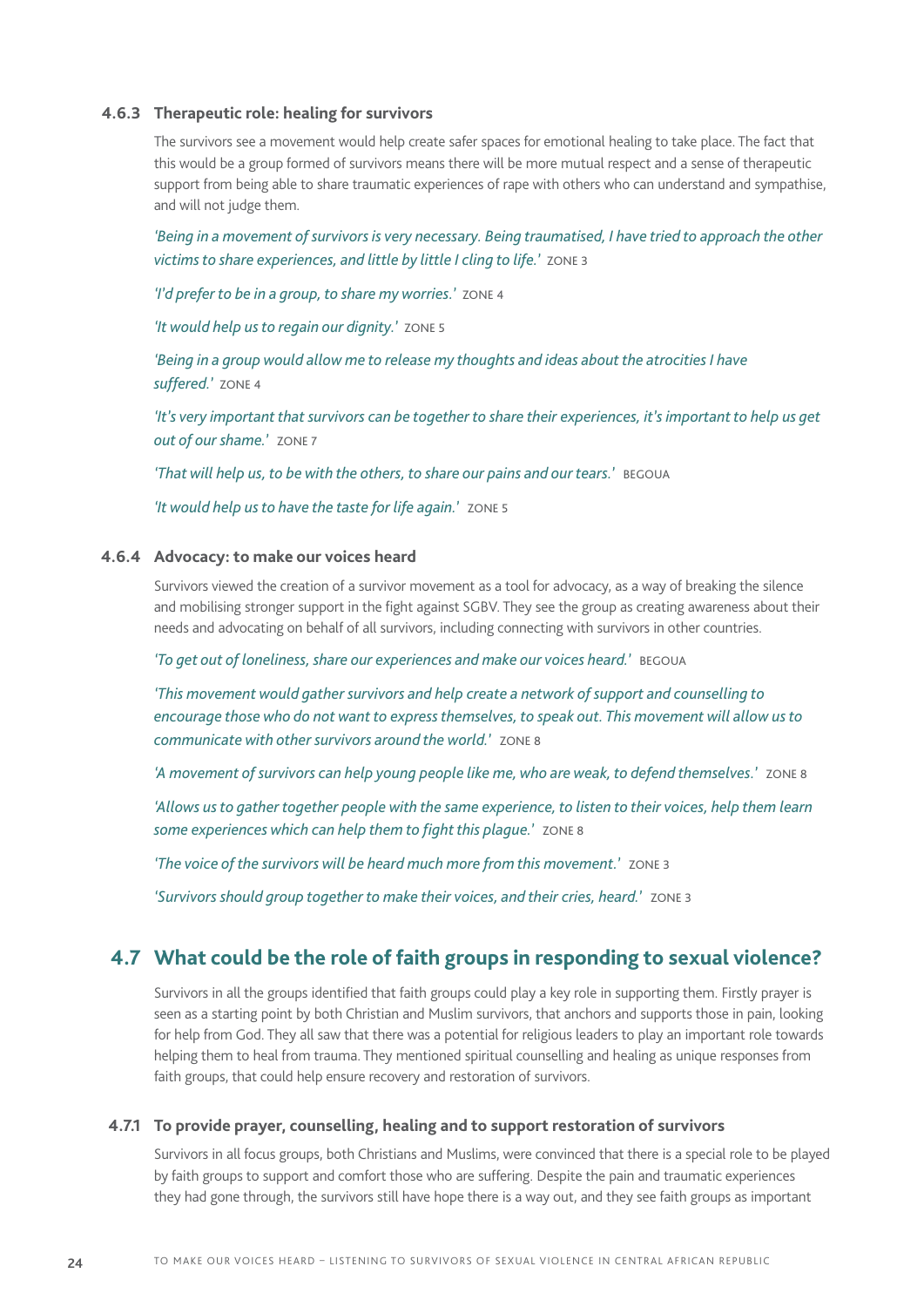partners for healing and social reconciliation, as a source of confidential prayer and counselling essential for healing emotional and spiritual pain.

*'They play a very important role for survivors, because they are there to pray for us and to give us counselling.'* Zone 7

*'Don't reject survivors, because that is a great danger in the community.'* Zone 3

*'They can help a lot in counselling, making reference to the passages from the Bible or the Koran.'* Zone 3

*'The counselling from the religious community has helped me a lot.'* Zone 4

Several survivors especially mentioned that the religious community was particularly specialised or mandated to support people who suffer, and their words reflected a high level of trust in these groups by the most vulnerable.

*'Their mandate is to continuously encourage those who have difficulties.'* Zone 5

*'These are the people who by their religious obligation will not divulge the secret, they have learned to endure the suffering in their heart, and they can help and mentor us.'* Zone 8

*'These are the people who know what suffering is all about and how to deal with it.'* Zone 8

#### **4.7.2 Practical support and accompaniment**

Many survivors also mentioned the practical ways that religious communities are already perceived as places of support and solidarity.

*'They can help the survivors to go to the place of worship so that they can be healed spiritually and physically, and direct them to the support services, hospital.'* Begoua

*'They play an important role by providing moral and spiritual support, and even financial support.'* Zone 5

*'The faith communities are there to assist survivors in their pain, both spiritually and materially.'* Begoua

*'They are counsellors to pray for us and to help us morally, spiritually, financially and materially.'* Zone 7

#### **4.7.3 Advocacy**

Some survivors also raised the capacity of faith leaders to advocate at a higher level for survivors and to help speak out against sexual violence.

*'They have a responsibility to bring the issue to the attention of the political leaders to ensure the population respects human life, because human life is sacred.'* Begoua

*'They should support the government in assisting the most vulnerable victims.'* Zone 3

#### **4.7.4 Responding to perpetrators**

One unanticipated response to this question was the fact that despite their suffering, several survivors also spoke about forgiveness, and specifically saw a role for the religious sector as the one that also needs to take a lead in enabling reconciliation and healing for perpetrators.

*'The communities must support us by prayer and give a lot of counselling to perpetrators of rape.'* Zone 3

*'To preach the word of God, forgiveness, and acceptance, and to teach us how to forgive the soldiers, because it's too hard to forgive them.'* Zone 7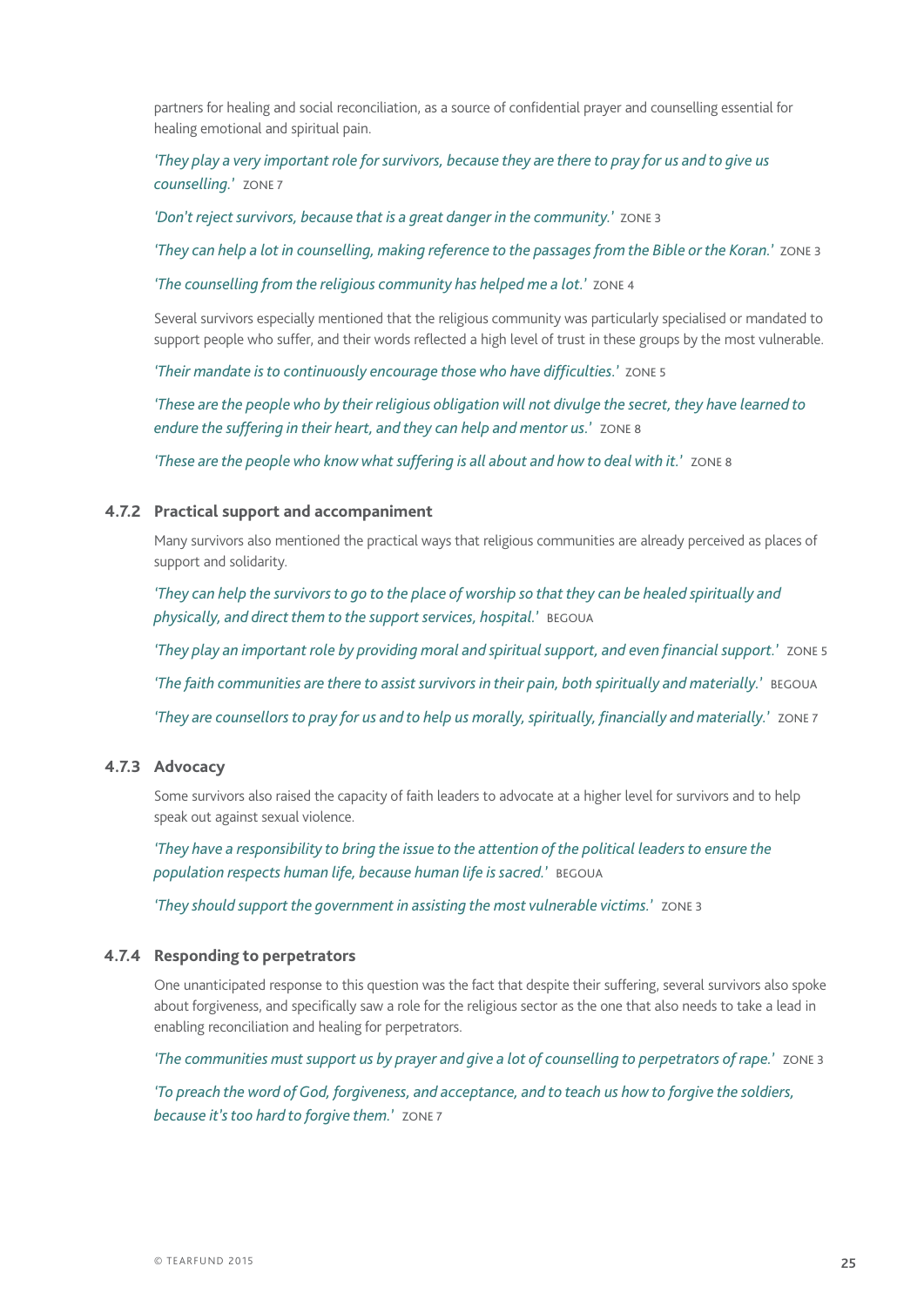## **5 Conclusions and recommendations**

The research findings presented in this report should enable key stakeholders, including government, policy makers, programme managers, faith leaders and other actors, better to understand the realities and priorities of survivors of sexual violence in CAR. The research provides qualitative evidence and insight into the experiences of survivors in communities in and around Bangui, highlighting the devastating impact of sexual violence on their lives, and what they need for healing. It aims to help to mobilise a more comprehensive and coordinated response to meet these needs.

The voices of survivors have so often been silenced in CAR. This report hopes to break that silence, and to help empower survivors and those who support them to champion change, affect current policy and improve interventions. It documents the perspectives of those most affected, their needs and what government and faith groups in particular could do to support them, and the potential for a movement of survivors. It is hoped that through sharing the findings of this mapping process, the voices of survivors will become central to the collective work by all stakeholders to prevent and respond to sexual violence in CAR.

#### **Recommendations**

An effective response to sexual violence in CAR will require both commitment and action from a variety of actors including the national authorities, donors, the international community, faith leaders, UN agencies, and humanitarian organisations. Based on the research findings, this report is calling for the following actions:

#### **The transitional and future elected government of CAR**

- To commit to implementing the cessation of hostilities agreement negotiated in July 2014 in Brazzaville in which sexual violence was identified as a violation to be monitored.
- <sup>n</sup> To ensure the process of implementation of the decree to establish a joint rapid response unit to combat sexual violence takes place immediately, as recommended in the [UN Security Council report in March 2015](http://www.securitycouncilreport.org/atf/cf/%7B65BFCF9B-6D27-4E9C-8CD3-CF6E4FF96FF9%7D/s_2015_203.pdf).
- <sup>n</sup> To consult and engage with local communities and faith leaders to address the causes and consequences of SGBV, including discriminatory social norms faced by survivors.
- <sup>n</sup> To implement the [Special Criminal Court](https://www.fidh.org/International-Federation-for-Human-Rights/impacts/central-african-republic-special-criminal-court-officially-created), recently established through national legislation, to investigate and prosecute grave human rights violations committed in the country since 2003, including conflict-related sexual violence.
- <sup>n</sup> To scrutinise and strengthen the judicial system to hold perpetrators accountable and end the culture of impunity. This includes supporting survivors by enabling them to access justice without fear, intimidation or abuse from their communities.
- <sup>n</sup> To support increased recruitment and training of technical specialists, including female police officers, who specialise in dealing with cases of SGBV in CAR.

#### **The United Nations Multidimensional Integrated Stabilization Mission in the Central African Republic (MINUSCA)**

- $\blacksquare$  To expand the pilot training of trainers to all MINUSCA police and military commanders on the protection of civilians, including prevention of and response to conflict-related sexual violence.
- <sup>n</sup> To adopt robust reporting structures to ensure strong data collection of SGBV incidents that are respectful of survivors' needs and dignity.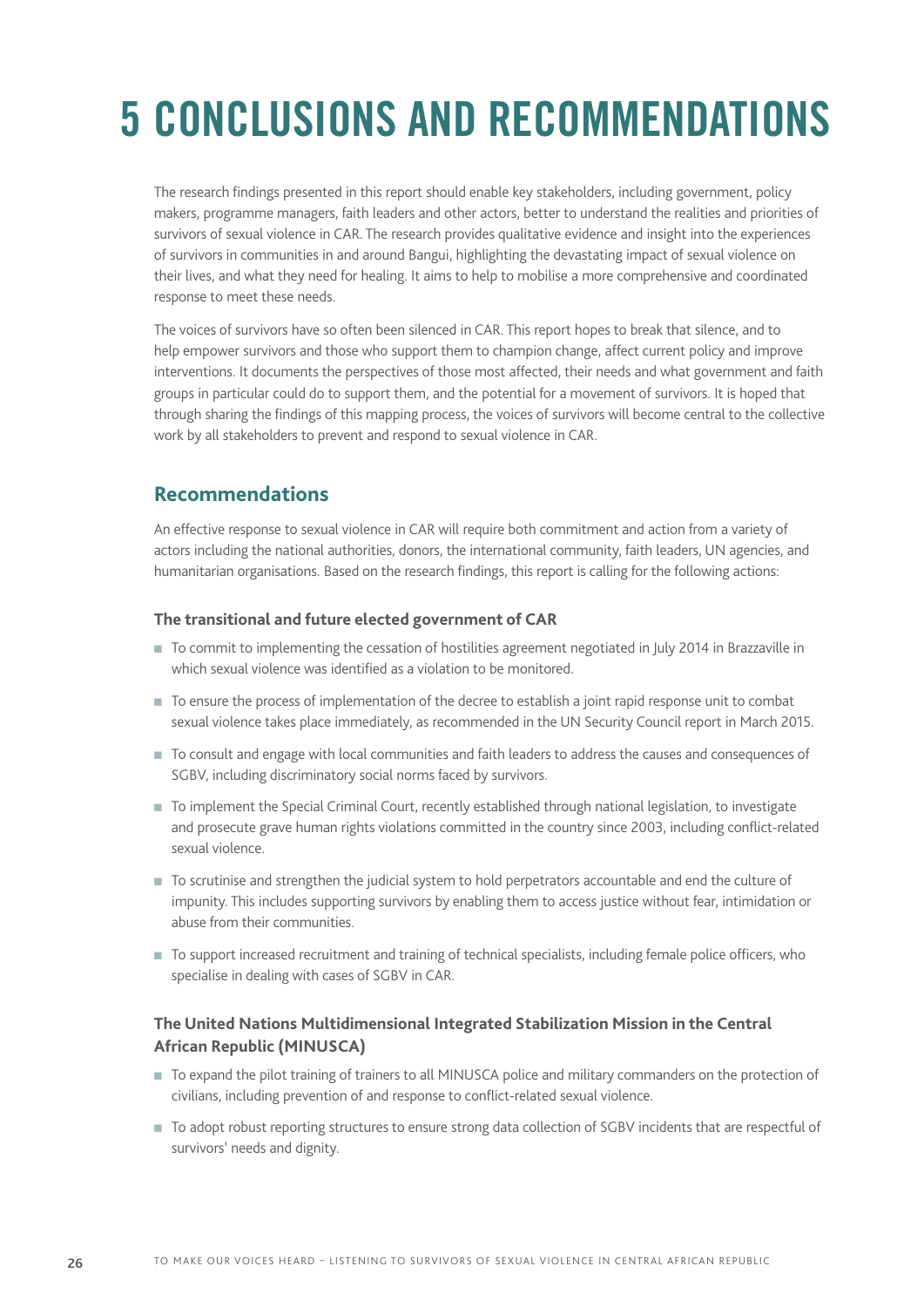■ To comply fully with the independent commission inquiry into the UN's handling of sexual abuse by peacekeepers. The investigators must be given complete access across MINUSCA to ensure all necessary measures are taken to find the truth and that perpetrators are brought to justice.

#### **The international community in particular donors and policy makers**

- <sup>n</sup> To fulfil the political commitments and pledges made at the Global Summit to End Sexual Violence in Conflict convened by the Government of the United Kingdom in June 2014.
- $\blacksquare$  To fund and support the delivery of multi-sectoral assistance for survivors of sexual violence, including the full range of medical health services; SGBV awareness and response measures; and psychosocial, legal, economic and livelihood support.
- <sup>n</sup> To make a clear commitment to more proactively address SGBV in their CAR programmes. Programmes need to engage with survivors themselves, putting them at the heart of any response.
- <sup>n</sup> To promote meaningful engagement of and partnership with local civil society, including survivor networks, faith leaders and groups, and conflict-affected communities, in the analysis, design and implementation of programmes and service delivery.

#### **Faith leaders**

- To continue to be unified working across religious barriers in denouncing SGBV, and supporting survivors, acting as role models who lead by example to confront the stigma that survivors face.
- <sup>n</sup> To show leadership and use their position to challenge the prevalence of SGBV by speaking out against the negative values, behaviours and attitudes at the root of SGBV, including where faith teachings have justified or condoned these, and to promote gender justice in communities.
- <sup>n</sup> To work with other faith-based organisations and stakeholders to build a robust evidence-base of the impact and added-value of faith-based responses to SGBV. This will help strengthen advocacy and facilitate greater collaboration with donors and policy makers.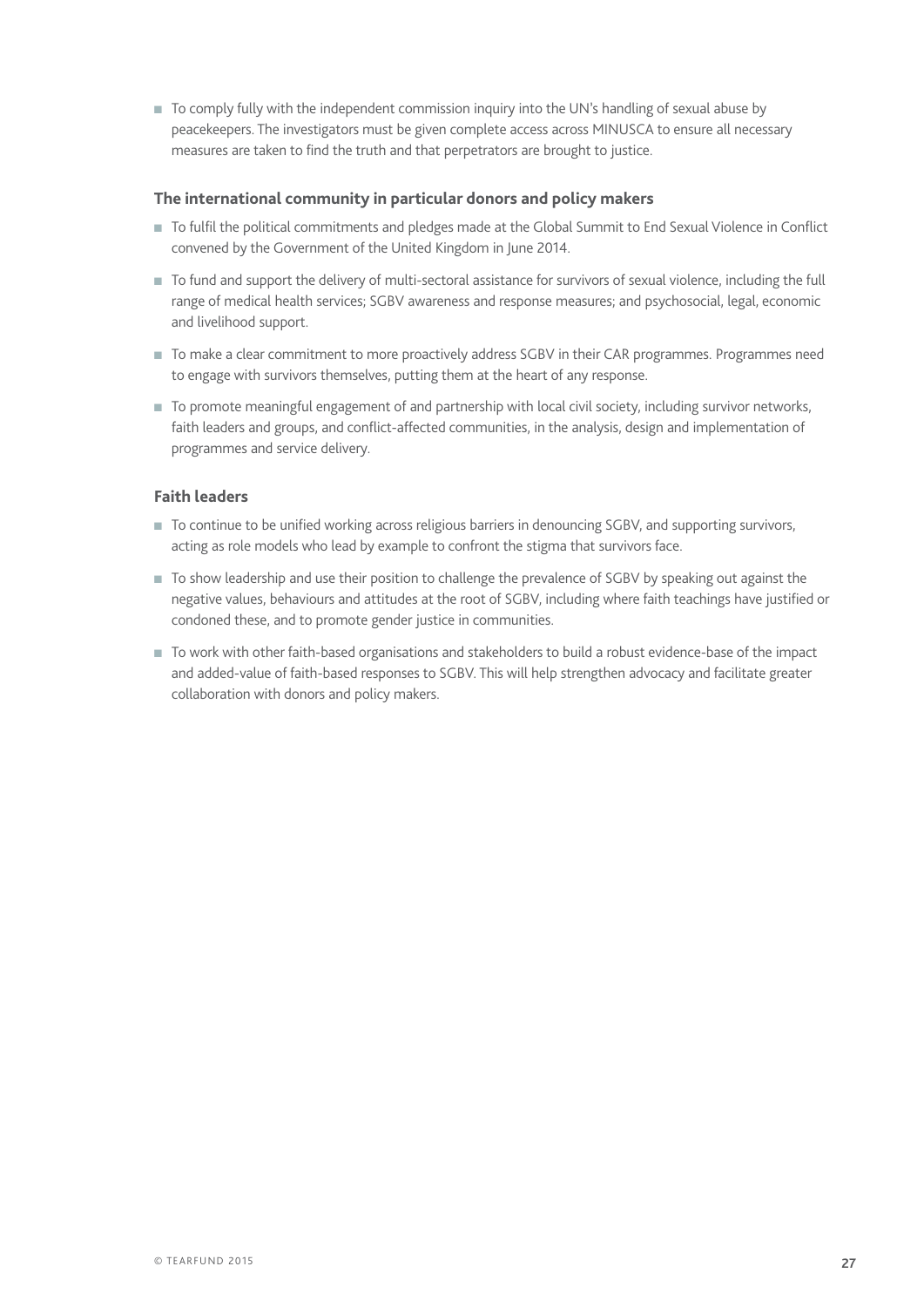### **6 Bibliography**

- [www.wewillspeakout.org](file:///\\filesrv01\HomeDrive$\hwm\Downloads\www.wewillspeakout.org) an international faith coalition for ending sexual violence, in partnership with UNAIDS and Anglican Communion
- Curran, R. Zengele, B. and Mukamana, S. (2013), *Breaking the silence, A needs assessment of survivors of sexual violence in KwaZulu Natal*, South Africa. http://tilz.tearfund.org/~/media/Files/TILZ/HIV/Breaking%20the%20silence\_Full%20report%20FINAL.pdf
- Centres for Disease Control and Prevention [www.cdc.gov/violenceprevention/sexualviolence/riskprotectivefactors.html](file:///\\filesrv01\HomeDrive$\hwm\Downloads\www.cdc.gov\violenceprevention\sexualviolence\riskprotectivefactors.html)
- $\blacksquare$  State University of New Jersey <http://vpva.rutgers.edu/information/sexual-violence/contributing-factors>,
- <sup>n</sup> Women's Initiatives for Gender Justice: Women's voices e-letter http://4genderjustice.org/publications/eLetters
- World Health Organization, World report on violence and health, 2002. Edited by Etienne G. Krug, Linda L. Dahlberg, James A. Mercy, Anthony B. Zwi and Rafael Lozano http://apps.who.int/iris/bitstream/10665/42495/1/9241545615\_eng.pdf
- **n** Global Protection Cluster http://www.globalprotectioncluster.org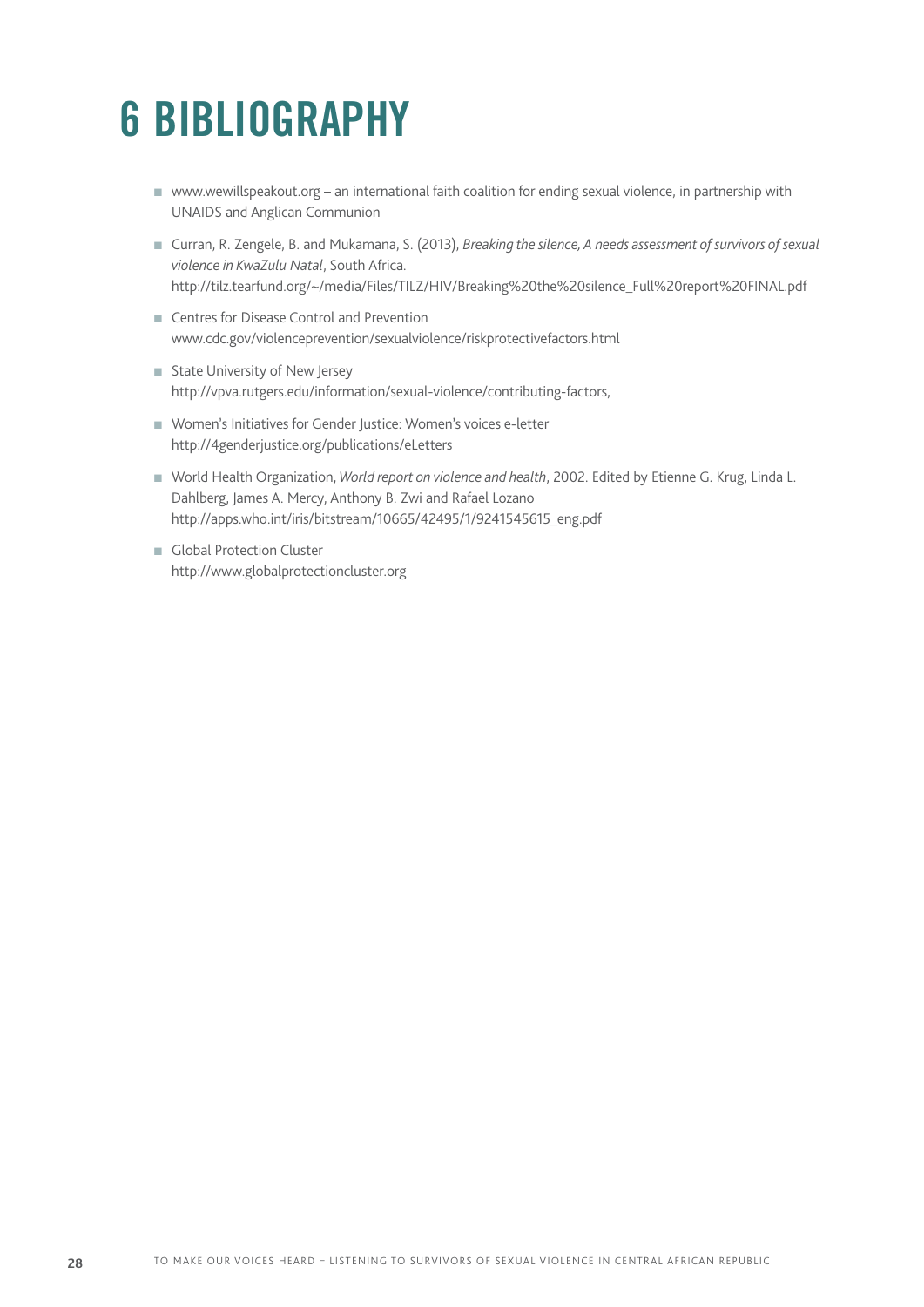

Tearfund is a founding member of We Will Speak Out, a global coalition of faith-based NGOs, churches and organisations, supported by an alliance of technical partners and individuals who together commit themselves to see the end of sexual violence across communities around the world.



Tearfund would like to acknowledge the generous support of BMS World Mission, who co-funded this research. They are supporting this work as part of the BMS Dignity Campaign. www.bmsworldmission.org/dignity

www.wewillspeakout.org